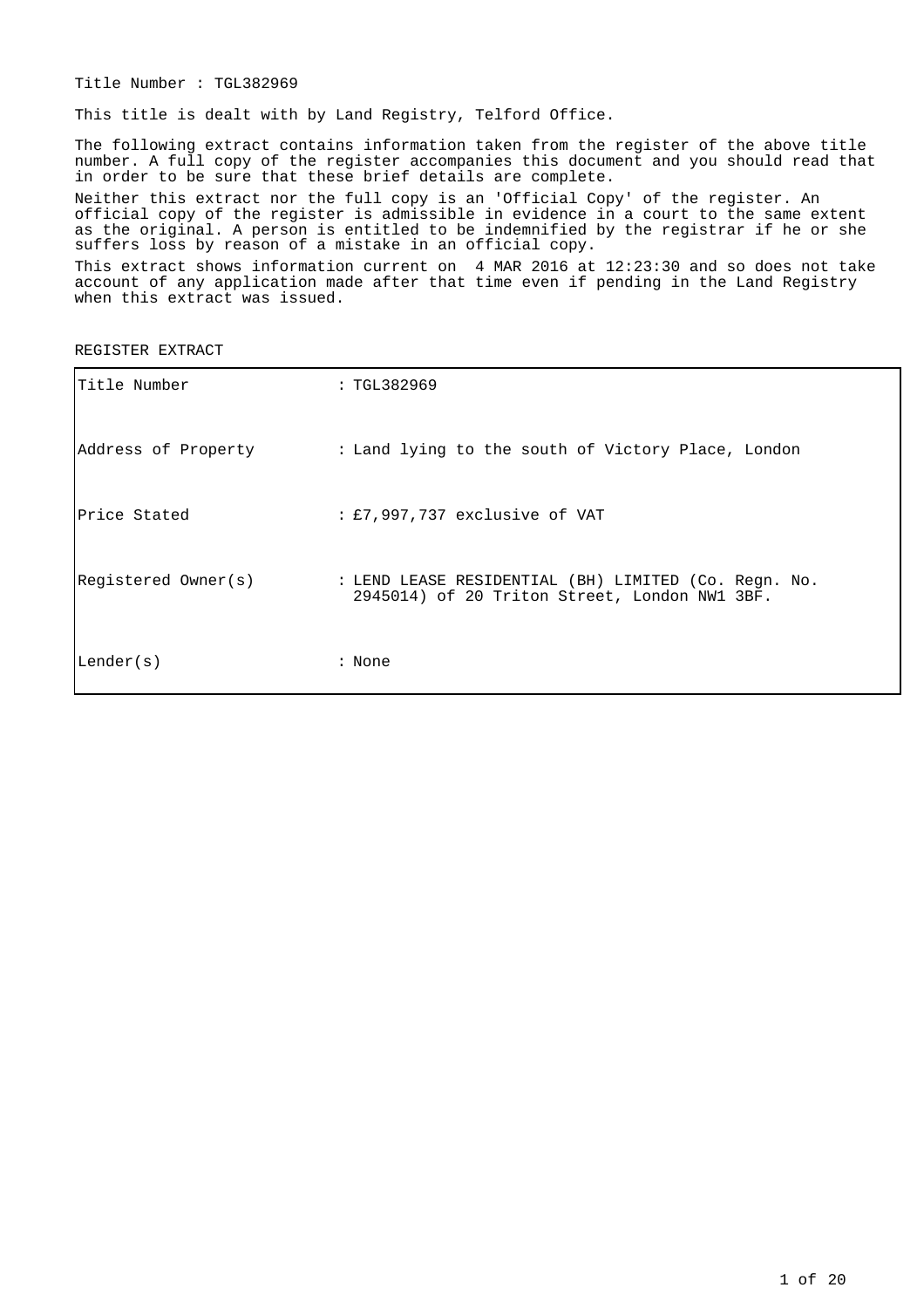This is a copy of the register of the title number set out immediately below, showing the entries in the register on 4 MAR 2016 at 12:23:30. This copy does not take account of any application made after that time even if still pending in the Land Registry when this copy was issued.

This copy is not an 'Official Copy' of the register. An official copy of the register is admissible in evidence in a court to the same extent as the original. A person is entitled to be indemnified by the registrar if he or she suffers loss by reason of a mistake in an official copy. If you want to obtain an official copy, the Land Registry web site explains how to do this.

# A: Property Register

This register describes the land and estate comprised in the title. Except as mentioned below, the title includes any legal easements granted by the registered lease but is subject to any rights that it reserves, so far as those easements and rights exist and benefit or affect the registered land.

**SOUTHWARK** 

| $\mathbf{1}$ | (05.08.2013) The Leasehold land shown edged with red on the plan of the<br>above title filed at the Registry and being Land lying to the south of<br>Victory Place, London.                                  |
|--------------|--------------------------------------------------------------------------------------------------------------------------------------------------------------------------------------------------------------|
| 2            | $(05.08.2013)$ Short particulars of the lease(s) (or under-lease(s))<br>under which the land is held:<br>$: 25$ July 2013<br>Date<br>: 999 years from and including 25 July 2013 to and<br>Term<br>including |
|              | 24 July 3012<br>Parties<br>: (1) The Mayor and Burgesses of the London Borough of<br>Southwark<br>(2) Lend Lease (Elephant & Castle) Limited                                                                 |
|              | $(05.08.2013)$ The Lease prohibits or restricts alienation.                                                                                                                                                  |

- 4 (05.08.2013) The title includes any legal easements referred to in clause LR11.1 of the registered lease but is subject to any rights that are granted or reserved by the lease and affect the registered land.
- 5 (05.08.2013) The landlord's title is registered.

# B: Proprietorship Register

This register specifies the class of title and identifies the owner. It contains any entries that affect the right of disposal.

#### Title absolute

- 1 (05.08.2013) PROPRIETOR: LEND LEASE RESIDENTIAL (BH) LIMITED (Co. Regn. No. 2945014) of 20 Triton Street, London NW1 3BF.
- 2 (05.08.2013) The price stated to have been paid on 31 July 2013 was £7,997,737 exclusive of VAT.

#### C: Charges Register

This register contains any charges and other matters that affect the land.

1 (05.08.2013) UNILATERAL NOTICE in respect of a Regeneration Agreement dated 23 July 2010 made between (1) The Mayor and Burgesses of the London Borough of Southwark and (2) Lend Lease (Elephant & Castle) Limited.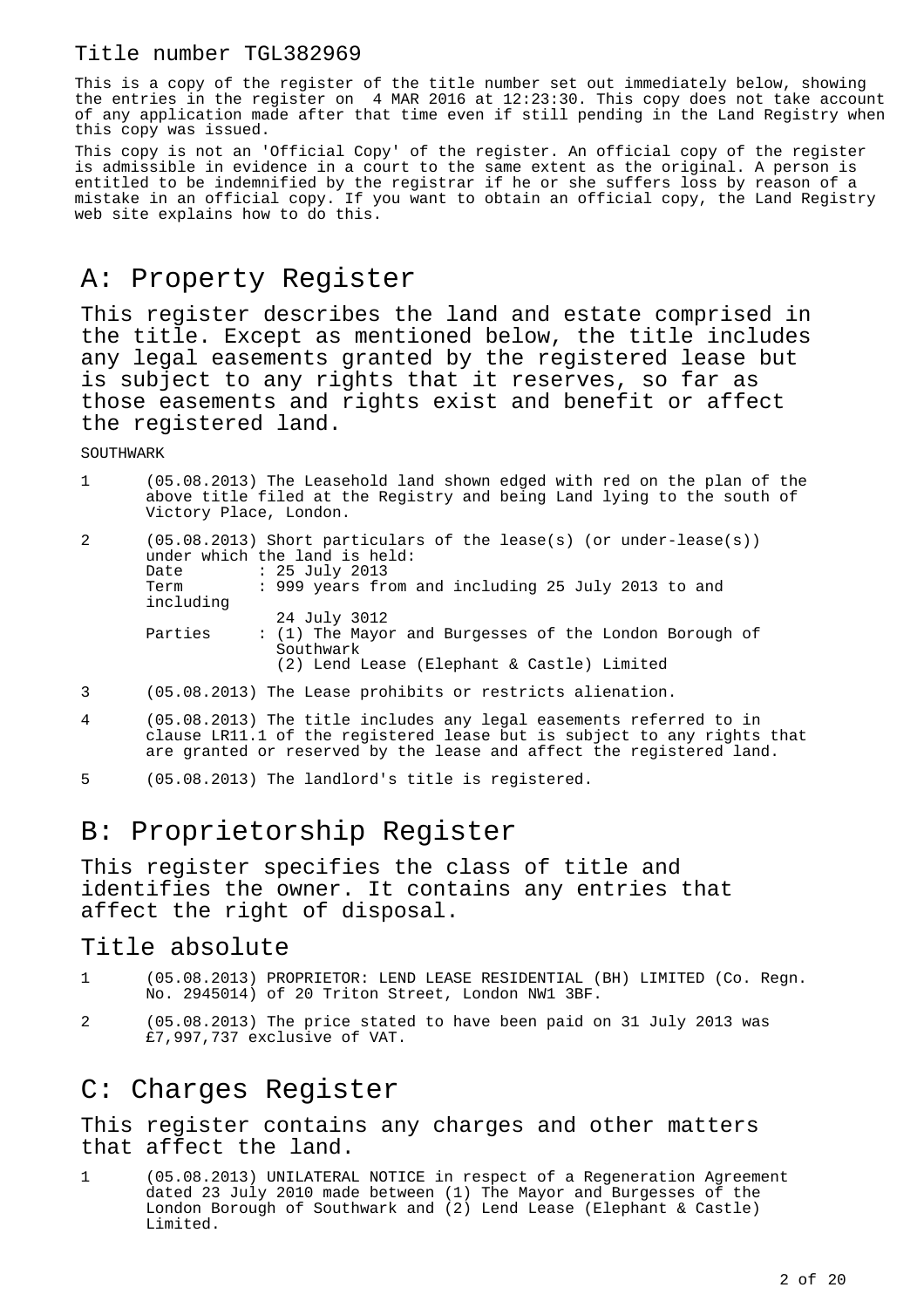#### C: Charges Register continued

- 2 (05.08.2013) BENEFICIARY: Lend Lease (Elephant & Castle) Limited (Co. Regn. No. 7196467) of 142 Northolt Road, Harrow, Middlesex HA2 0EE.
- 3 (30.09.2013) UNILATERAL NOTICE in respect of an Agreement for Lease dated 21 June 2013 made between (1) Lend Lease Residential (BH) Limited (2) London and Quadrant Housing Trust (3) Lend Lease (Elephant & Castle) Limited.

NOTE: Copy filed.

- 4 (30.09.2013) BENEFICIARY: London and Quadrant Housing Trust of One Kings Hall Mews, Lewisham, London, SE13 5JQ.
- 5 (06.12.2013) The parts of the land affected thereby are subject to the leases set out in the schedule of leases hereto. The leases grant and reserve easements as therein mentioned.
- 6 (02.06.2014) The parts of the land thereby affected are subject to the rights granted by a Lease of a transformer chamber dated 20 May 2014 referred to in the schedule of leases hereto.

The said deed also contains restrictive covenants by the grantor.

NOTE: Copy lease filed under TGL400282.

- 7 (07.07.2014) UNILATERAL NOTICE affecting Apartment R2A.03.04 Trafalgar Place in respect of an Agreement for sale dated 28 June 2013 made between (1) Lend Lease Residential (BH) Limited and (2) Leighton John Thomas, Owen Wayne Peatling and David William Rees.
- 8 (07.07.2014) BENEFICIARY: Leighton John Thomas, Own Wayne Peatling and David Willaim Rees care of Herrington & Carmichael LLP of DX 161412, Camberley (Watchmoor Park)
- 9 (07.07.2014) UNILATERAL NOTICE affecting Apartment R2A.07.01 Trafalgar Place in respect of an Agreement for sale dated 9 May 2013 made between (1) Lend Lease Residential (BH) Limited and (2) Healthstream Properties Limited.
- 10 (07.07.2014) BENEFICIARY: Healthstream Properties Limited (Co. Regn. No. 03621167) care of Herrington & Carmichael LLP of DX161412, Camberley (Watchmoor Park)
- 11 (07.07.2014) UNILATERAL NOTICE affecting Apartment R1B.02.02 Trafalgar Place in respect of an Agreement for sale dated 27 August 2013 made between (1) Lend Lease Residential (BH) Limited and (2) Christine Li.
- 12 (07.07.2014) BENEFICIARY: Christine Li care of Herrington & Carmichael LLP of DX 161412, Camberley (Watchmoor Park)
- 13 (08.07.2014) UNILATERAL NOTICE affecting Apartment R2D.6 Trafalgar Place in respect of an Agreement for sale dated 27 November 2013 made between (1) Lend Lease Residential (BH) Limited and (2) Enlong Li.
- 14 (08.07.2014) BENEFICIARY: Enlong Li care of Herrington & Carmichael LLP of DX 161412, Camberley (Watchmoor Park)
- 15 (08.07.2014) UNILATERAL NOTICE affecting Apartment R1C.02.01 Trafalgar Place in respect of an Agreement for sale dated 26 March 2014 made between (1) Lend Lease Residential (BH) Limited and (2) Frederic Raphael Batova and Sophie Batova.
- 16 (08.07.2014) BENEFICIARY: Frederic Raphael Batova and Sophie Batova care of Herrington & Carmichael LLP of DX 161412, Camberley (Watchmoor Park)
- 17 (08.07.2014) UNILATERAL NOTICE affecting Apartment R1C.02.03 Trafalgar Place in respect of an Agreement for sale dated 27 February 2014 made between (1) Lend Lease Residential (BH) Limited and (2) Michael Brian Yates and Katherine Yates.
- 18 (08.07.2014) BENEFICIARY: Michael Brian Yates and Katherine Yates care of Herrington & Carmichael LLP of DX 161412, Camberley (Watchmoor Park)
- 19 (08.07.2014) UNILATERAL NOTICE affecting Apartment R1C.03.05 Trafalgar Place in respect of an Agreement for sale dated 20 February 2014 made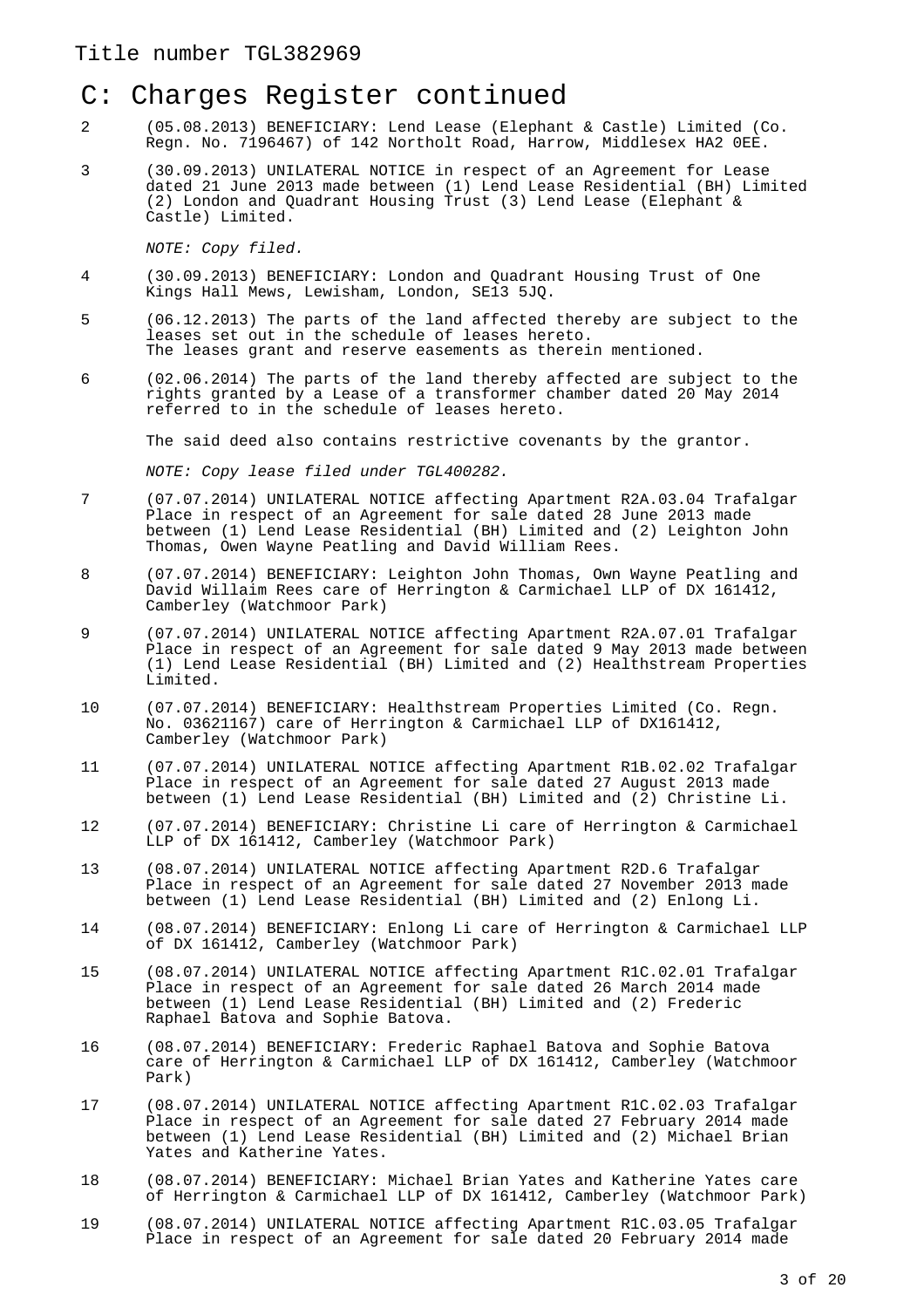#### C: Charges Register continued

between (1) Lend Lease Residential (BH) Limited and (2) Sameer Kumar Alpan Patel and Sevarin Swati Sneha Ashwin Bennett.

- 20 (08.07.2014) BENEFICIARY: Sameer Kumar Alpan Patel and Sevarin Swati Sneha Ashwin Bennett care of Herrington & Carmichael LLP of DX 161412, Camberley (Watchmoor Park)
- 21 (08.07.2014) UNILATERAL NOTICE affecting Apartment R1C.03.02 Trafalgar Place in respect of an Agreement for sale dated 20 February 2014 made between (1) Lend Lease Residential (BH) Limited and (2) Youssef El-Gingihy.
- 22 (08.07.2014) BENEFICIARY: Youssef El-Gingihy care of Herrington & Carmichael LLP of DX 161412, Camberley (Watchmoor Park)
- 23 (08.07.2014) UNILATERAL NOTICE affecting Apartment R1C.03.03 Trafalgar Place in respect of an Agreement for sale dated 20 February 2014 made between (1) Lend Lease Residential (BH) Limited and (2) Jack Harold Turner.
- 24 (08.07.2014) BENEFICIARY: Jack Harold Turner care of Herrington & Carmichael LLP of DX 161412, Camberley (Watchmoor Park)
- 25 (08.07.2014) UNILATERAL NOTICE affecting Apartment R1C.GRD.08 Trafalgar Place in respect of an Agreement for sale dated 20 February 2014 made between (1) Lend Lease Residential (BH) Limited and (2) John Wilfrid Francis Comerford and Milo John Francis Comerford.
- 26 (08.07.2014) BENEFICIARY: John Wilfred Francis Comerford and Milo John Francis Comerford care of Herrington & Carmichael LLP of DX 161412, Camberley (Watchmoor Park)
- 27 (08.07.2014) UNILATERAL NOTICE affecting Apartment R2D.309 Trafalgar Place in respect of an Agreement for sale dated 31 October 2013 made between (1) Lend Lease Residential (BH) Limited and (2) Mark David Power and Michael Lawrence Girling.
- 28 (08.07.2014) BENEFICIARY: Mark David Power and Michael Lawrence Girling care of Herrington & Carmichael LLP of DX 161412, Camberley (Watchmmor Park)
- 29 (08.07.2014) UNILATERAL NOTICE affecting Apartment R1C.03.04 Trafalgar Place in respect of an Agreement for sale dated 17 February 2014 made between (1) Lend Lease Residential (BH) Limited and (2) Fouad Gary Youseff.
- 30 (08.07.2014) BENEFICIARY: Fouad Gary Youseff care of Herrington & Carmichael LLP of DX 161412, Camberley (Watchmoor Park)

#### Schedule of notices of leases

| $\mathbf{1}$ | 06.12.2013<br>Edged and<br>numbered 4 in floor)<br>blue (Part of) | 1 Rutherford Heights,<br>Trafalgar Place (Ground 250 years<br>NOTE: The lease grants the exclusive use of the adjoining garden.  | 31.10.2013<br>commencing on<br>1.10.2013               | TGL389445 |
|--------------|-------------------------------------------------------------------|----------------------------------------------------------------------------------------------------------------------------------|--------------------------------------------------------|-----------|
| 2            | 06.12.2013<br>Edged and<br>numbered 4 in<br>blue (Part of)        | 3 Rutherford Heights,<br>Trafalgar Place (Ground<br>floor)<br>NOTE: The lease grants the exclusive use of the adjoining garden.  | 31.10.2013<br>250 years<br>commencing on<br>01.10.2013 | TGL389399 |
| 3            | Edged and<br>numbered 4 in floor)<br>blue (Part of)               | 06.12.2013 4 Rutherford Heights,<br>Trafalgar Place (Ground<br>NOTE: The lease grants the exclusive use of the adjoining garden. | 07.11.2013<br>250 years<br>commencing on<br>01.10.2013 | TGL389395 |
| 4            | 06.12.2013<br>Edged and<br>numbered 4 in<br>blue (part of)        | 2 Rutherford Heights,<br>Trafalgar Place<br>NOTE: The lease grants the exclusive use of the adjoining garden.                    | 31.10.2013<br>250 years<br>commencing on<br>01.10.2013 | TGL389444 |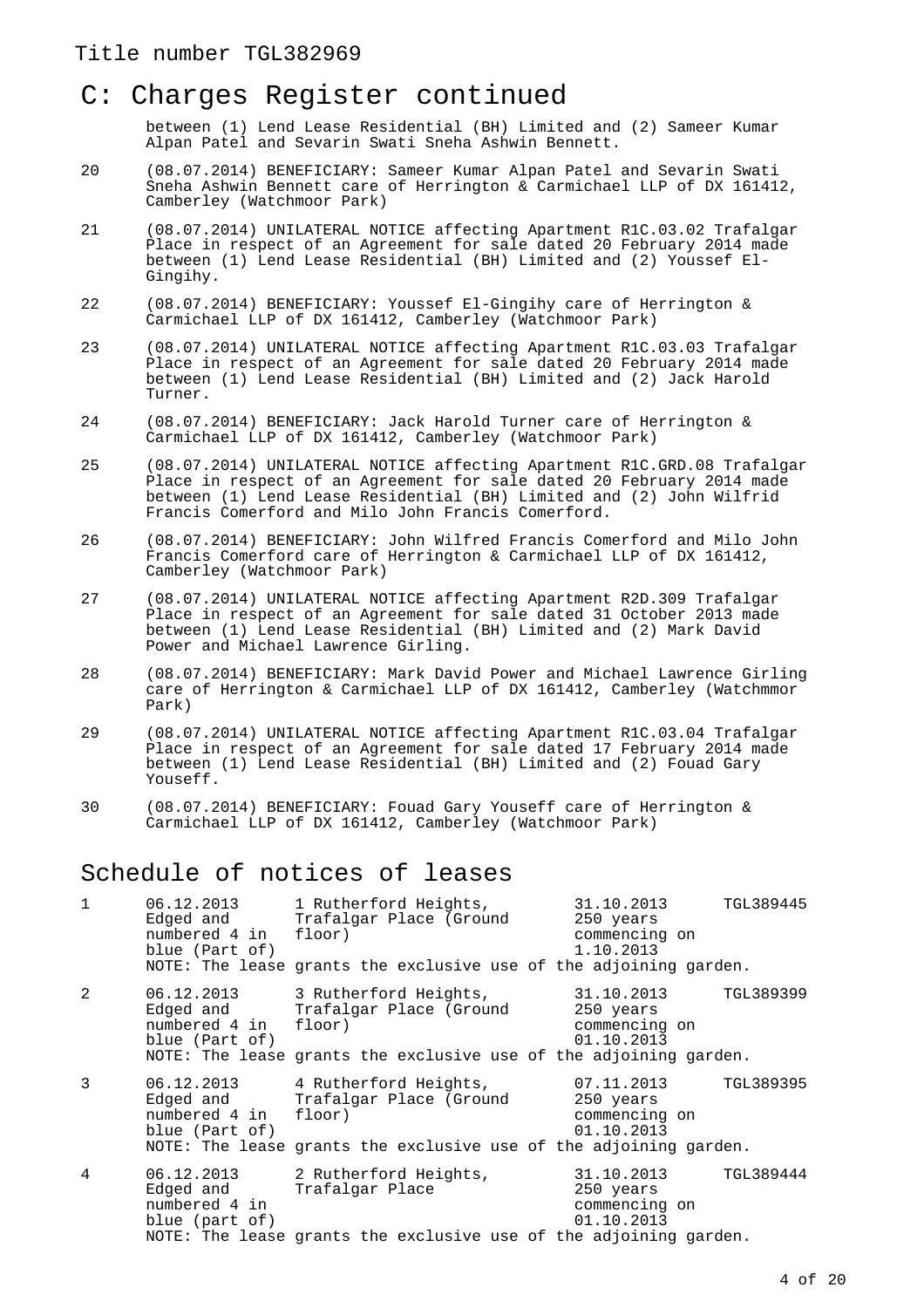| 5  | 06.12.2013<br>Edged and<br>numbered 3 in<br>blue (Part of) | 202 Morris Court, Trafalgar<br>Place                                                                             | 31.10.2013<br>250 years<br>commencing on<br>01.10.2013 | TGL389407 |
|----|------------------------------------------------------------|------------------------------------------------------------------------------------------------------------------|--------------------------------------------------------|-----------|
| 6  | 06.12.2013<br>Edged and<br>numbered 3 in<br>blue (Part of) | 30 Morris Court, Trafalgar<br>Place (Third floor)                                                                | 31.10.2013<br>250 years<br>commencing on<br>01.10.2013 | TGL389410 |
| 7  | 06.12.2013<br>Edged and<br>numbered 3 in<br>blue (Part of) | 3 Morris Court (Ground and<br>first floors)<br>NOTE: The lease grants the exclusive use of the adjoining garden. | 31.10.2013<br>250 years<br>commencing on<br>01.10.2013 | TGL389411 |
| 8  | 06.12.2013<br>Edged and<br>numbered 1 in<br>blue (Part of) | 202 Tyler Court, Trafalgar<br>Place (Second floor)                                                               | 31.10.2013<br>250 years<br>commencing on<br>01.10.2013 | TGL389381 |
| 9  | 06.12.2013<br>edged and<br>numbered 1 in<br>blue (Part of) | 203 Tyler Court, Trafalgar<br>Place (Second floor)                                                               | 31.10.2013<br>250 years<br>commencing on<br>01.10.2013 | TGL389383 |
| 10 | 06.12.2013<br>Edged and<br>numbered 1 in<br>blue (Part of) | 103 Tyler Court, Trafalgar<br>Place (First floor)                                                                | 31.10.2013<br>250 years<br>commencing on<br>01.10.3013 | TGL389387 |
| 11 | 06.12.2013<br>Edged and<br>numbered 1 in<br>blue (Part of) | 101 Tyler Court, Trafalgar<br>Place (First Floor)                                                                | 31.10.2013<br>250 years<br>commencing on<br>01.10.2013 | TGL389397 |
| 12 | 06.12.2013<br>Edged and<br>numbered 1 in<br>blue (Part of) | 102 Tyler Court, Trafalgar<br>Place (First floor)                                                                | 31.10.2013<br>250 years<br>commencing on<br>01.10.2013 | TGL389401 |
| 13 | 06.12.2013<br>Edged and<br>numbered 1 in<br>blue (Part of) | 204 Tyler Place, Trafalgar<br>Place (Second floor)                                                               | 31.10.2013<br>250 years<br>commencing on<br>01.10.2013 | TGL389404 |
| 14 | 06.12.2013<br>Edged and<br>numbered 1 in<br>blue (Part of) | 1 Tyler Court, Trafalgar<br>Place (Ground floor)                                                                 | 31.10.2013<br>250 years<br>commencing on<br>01.10.2013 | TGL389393 |
| 15 | 06.12.2013<br>Edged and<br>numbered 3 in<br>blue (Part of) | 104 Tyler Court, Trafalgar<br>Place (First floor)                                                                | 31.10.2013<br>250 years<br>commencing on<br>01.10.2013 | TGL389384 |
| 16 | 06.12.2013<br>Edged and<br>numbered 3 in<br>blue (Part of) | 302 Morris Court, Trafalgar<br>Place (Third floor)                                                               | 31.10.2013<br>250 years<br>commencing<br>01.10.2013    | TGL389413 |
| 17 | 06.12.2013<br>Edged and<br>numbered 3 in<br>blue (Part of) | 402 Morris Court, Trafalgar<br>Place, (Fourth floor)                                                             | 31.10.2013<br>250 years<br>commencing<br>01.10.2013    | TGL389414 |
| 18 | 06.12.2013<br>Edged and<br>numbered 3 in<br>blue (Part of) | 406 Morris Court, Trafalgar<br>Place (Fourth floor)                                                              | 31.10.2013<br>250 years<br>commencing on<br>01.10.2013 | TGL389415 |
| 19 | 06.12.2013<br>Edged and<br>numbered 3 in<br>blue (Part of) | 203 Morris Court, Trafalgar<br>Place (Second floor)                                                              | 31.10.2013<br>250 years<br>commencing on<br>01.10.2013 | TGL389420 |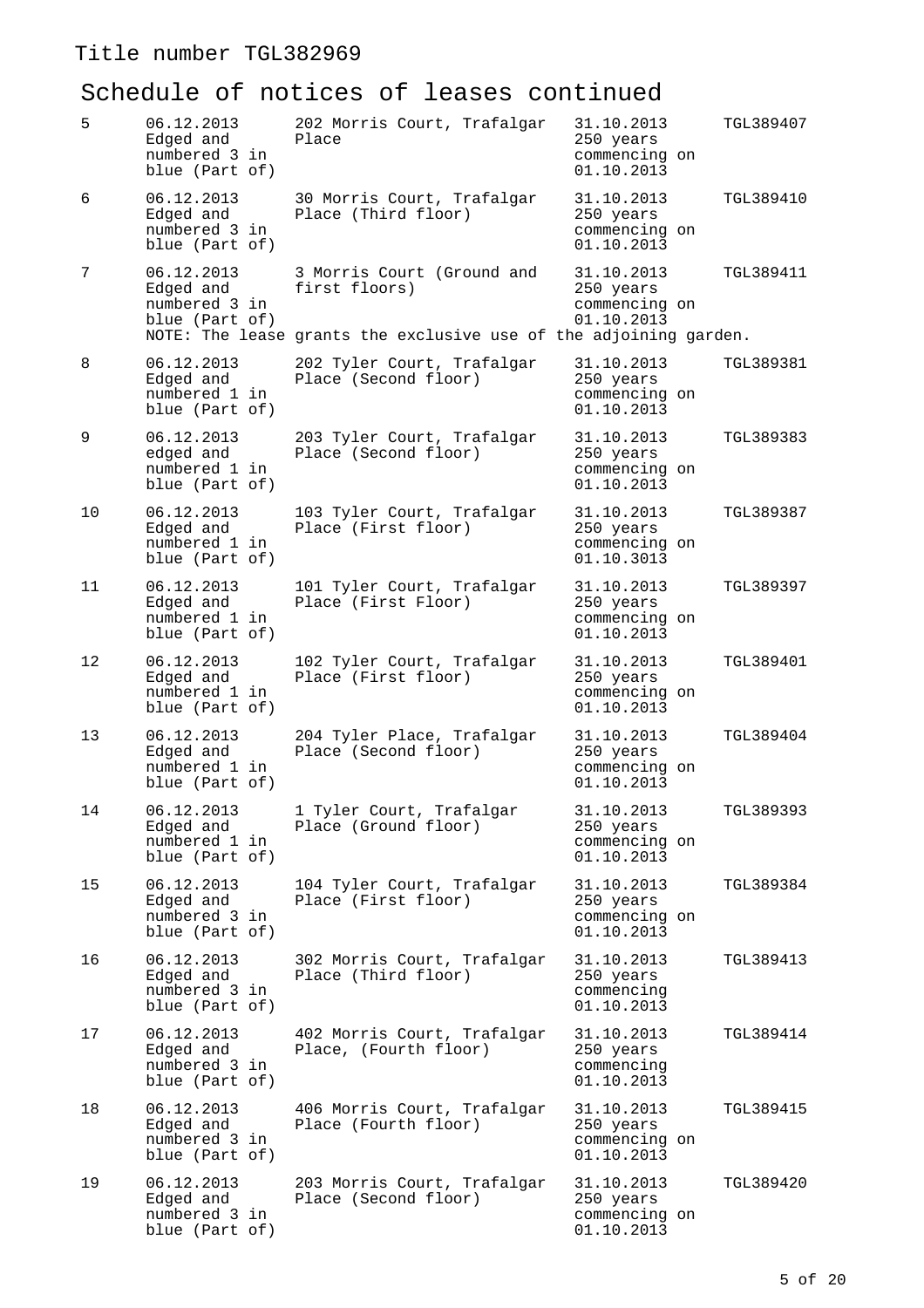| 20 | 06.12.2013<br>Edged and<br>numbered 3 in<br>blue (Part of) | 403 Morris Court, Trafalgar<br>Place (Fourth Floor)                                                                                    | 31.10.2013<br>TGL389417<br>250 years<br>commencing on<br>01.10.2013 |
|----|------------------------------------------------------------|----------------------------------------------------------------------------------------------------------------------------------------|---------------------------------------------------------------------|
| 21 | 06.12.2013<br>Edged and<br>numbered 3 in<br>blue (Part of) | 405 Morris Court, Trafalgar<br>Place (Fourth floor)                                                                                    | 31.10.2013<br>TGL389418<br>250 years<br>commencing on<br>01.10.2013 |
| 22 | 06.12.2013<br>Edged and<br>numbered 2 in<br>blue (Part of) | 5 Stockham Court, Trafalgar<br>Place (Ground and first<br>floor)<br>NOTE: The lease grants the exclusive use of the adjoining garden.  | 31.10.2013<br>TGL389388<br>250 years<br>commencing on<br>01.10.2013 |
| 23 | 06.12.2013<br>Edged and<br>numbered 2 in<br>blue (Part of) | 1 Stockham Court, Trafalgar<br>Place (Ground and first<br>floors)<br>NOTE: The lease grants the exclusive use of the adjoining garden. | 31.10.2013<br>TGL389390<br>250 years<br>commencing on<br>01.10.2013 |
| 24 | 06.12.2013<br>Edged and<br>numbered 2 in<br>blue (Part of) | 2 Stockham Court, Trafalgar<br>Place (Ground and first<br>floor)<br>NOTE: The lease grants the exclusive use of the adjoining garden.  | 31.10.2013<br>TGL389391<br>250 years<br>commencing on<br>01.10.2013 |
| 25 | 06.12.2013<br>Edged and<br>numbered 2 in<br>blue (Part of) | 4 Stockham Court, Trafalgar<br>Place (Ground and first<br>floors)                                                                      | 31.10.2013<br>TGL389392<br>250 years<br>commencing on<br>01.10.2013 |
|    |                                                            | NOTE: The lease grants the exclusive use of the adjoining garden.                                                                      |                                                                     |
| 26 | 06.12.2013<br>Edged and<br>numbered 1 in<br>blue (Part of) | 4 Tyler Court, Trafalgar<br>Place (Ground and first<br>floors)<br>NOTE: The lease grants the exclusive use of the adjoining garden.    | TGL389394<br>31.10.2013<br>250 years<br>commencing on<br>01.10.2013 |
| 27 | 06.12.2013<br>Edged and<br>numbered 1 in<br>blue (Part of) | 3 Tyler Court, Trafalgar<br>Place (Ground floor)<br>NOTE: The lease grants the exclusive use of the adjoining garden.                  | 31.10.2013<br>TGL389400<br>250 years<br>commencing on<br>01.10.2013 |
| 28 | 06.01.2014<br>Edged and<br>numbered 3 in<br>blue (Part of) | 2 Morris Court, Trafalgar<br>Place (Ground and first<br>floors)<br>NOTE: The lease grants the exclusive use of the adjoining garden.   | 31.10.2013<br>TGL389446<br>250 years<br>commencing on<br>01.10.2013 |
| 29 | 06.12.2013<br>Edged and<br>numbered 1 in<br>blue (Part of) | 2 Tyler Court, Trafalgar<br>Place (Ground floor)                                                                                       | 31.10.2013<br>TGL389402<br>250 years<br>commencing on<br>01.10.2013 |
| 30 | 06.12.2013<br>Edged and<br>numbered 3 in<br>blue (part of) | 1 Morris Court, Trafalgar<br>Place (Ground and first<br>floors)<br>NOTE: The lease grants the exclusive use of the adjoining garden.   | 31.10.2013<br>TGL389441<br>250 years<br>commencing on<br>01.10.2013 |
| 31 | 06.12.2013<br>Edged and<br>numbered 3 in<br>blue (Part of) | 4 Morris Court, Trafalgar<br>Place (Ground and first<br>floors)<br>NOTE: The lease grants the exclusive use of the adjoining garden.   | 31.10.2013<br>TGL389443<br>250 years<br>commencing on<br>01.10.2013 |
| 32 | 02.06.2014<br>Edged and<br>numbered 5 in<br>blue (part of) | A transformer chamber at<br>Trafalgar Place (Ground<br>floor)<br>NOTE 1: The lease contains an option to renew upon the terms therein  | 20.05.2014<br>TGL400282<br>99 years from<br>20.05.2014              |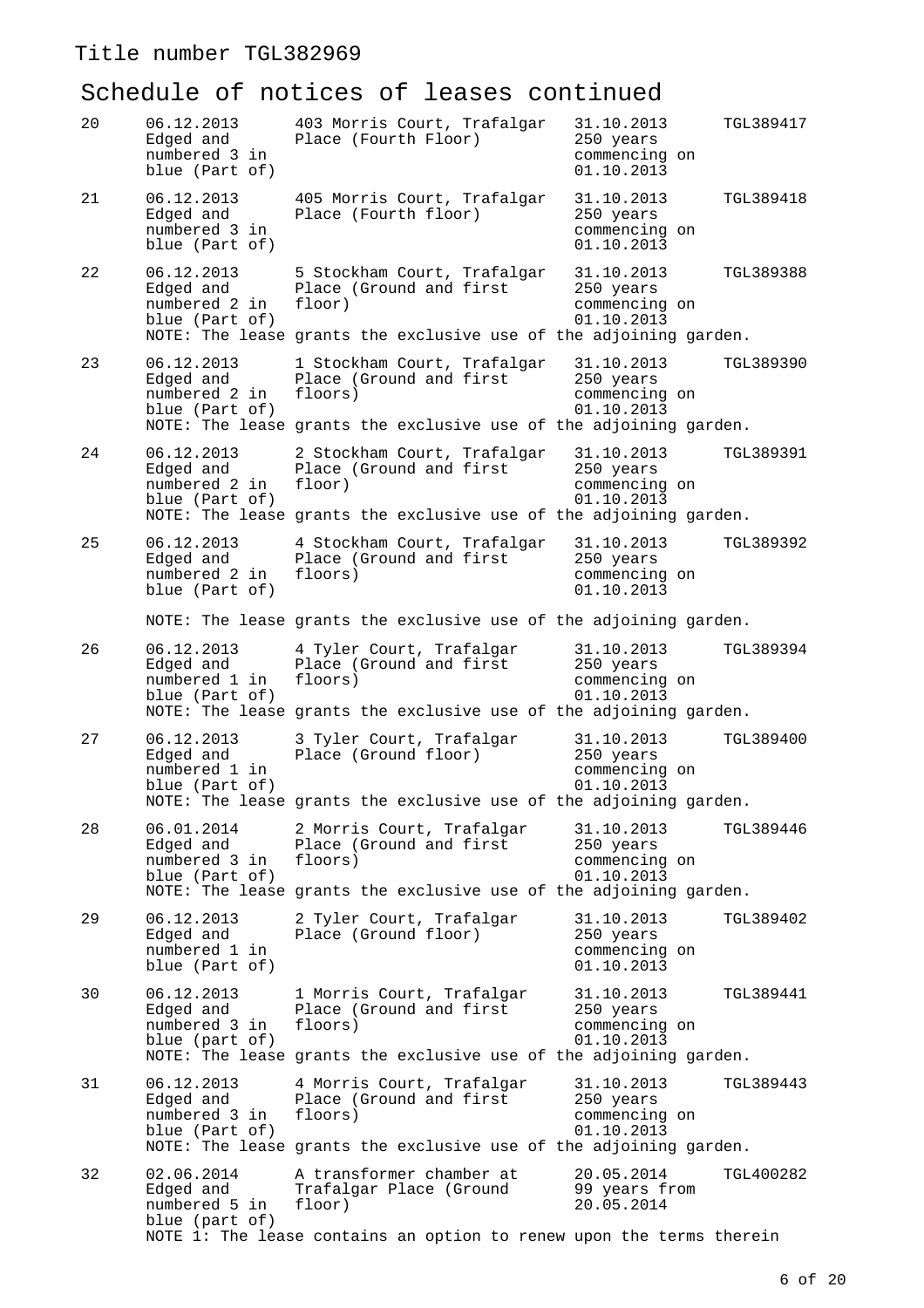#### Schedule of notices of leases continued

mentioned.

NOTE 2: See entry in the Charges Register relating to the landlord's restrictive covenants and rights granted by this lease.

| 33 | 06.12.2013<br>Edged and<br>numbered 2 in<br>blue (Part of) | 202 Stockham Court,<br>Trafalgar Place (Second<br>Floor) | 31.10.2013<br>250 years<br>commencing on<br>01.10.2013 | TGL389408 |
|----|------------------------------------------------------------|----------------------------------------------------------|--------------------------------------------------------|-----------|
| 34 | 06.12.2013<br>Edged and<br>numbered 2 in<br>blue (part of) | 205 Stockham Court,<br>Trafalgar Place (Second<br>floor) | 31.10.2013<br>250 years<br>commencing on<br>01.10.2013 | TGL389405 |
| 35 | 06.12.2013<br>Edged and<br>numbered 2 in<br>blue (Part of) | 203 Stockham Court,<br>Trafalgar Place (Second<br>floor) | 31.10.2013<br>250 years<br>commencing on<br>01.10.2013 | TGL389406 |
| 36 | 06.12.2013<br>Edged and<br>numbered 2 in<br>blue (part of) | 201 Stockham Court,<br>Trafalgar Place (Second<br>floor) | 31.10.2013<br>250 years<br>commencing on<br>01.10.2013 | TGL389409 |
| 37 | 06.12.2013<br>Edged and<br>numbered 2 in<br>blue (Part of) | 204 Stockham Court,<br>Trafalgar Place (Second<br>floor) | 31.10.2013<br>250 years<br>commencing on<br>01.10.2013 | TGL389412 |
| 38 | 06.12.2013<br>Edged and<br>numbered 2 in<br>blue (Part of) | 206 Stockham Court,<br>Trafalgar Place (Second<br>floor) | 31.10.2013<br>250 years<br>commencing on<br>01.10.2013 | TGL389416 |
| 39 | 06.12.2013<br>Edged and<br>numbered 2 in<br>blue (Part of) | 304 Stockham Court,<br>Trafalgar Place (Third<br>floor)  | 31.10.2013<br>250 years<br>commencing on<br>01.10.2013 | TGL389419 |
| 40 | 06.12.2013<br>Edged and<br>numbered 3 in<br>blue (Part of) | 303 Morris Court, Trafalgar<br>Place (Third floor)       | 31.10.2013<br>250 years<br>commencing on<br>01.10.2013 | TGL389421 |
| 41 | 06.12.2013<br>Edged and<br>numbered 2 in<br>blue (Part of) | 303 Stockham Court,<br>Trafalgar Place (Third<br>floor)  | 31.10.2013<br>250 years<br>commencing on<br>01.10.2013 | TGL389422 |
| 42 | 06.12.2013<br>Edged and<br>numbered 3 in<br>blue (Part of) | 404 Morris Court, Trafalgar<br>Place (Fourth floor)      | 31.10.2013<br>250 years<br>commencing on<br>01.10.2013 | TGL389424 |
| 43 | 06.12.2013<br>Edged and<br>numbered 2 in<br>blue (Part of) | 302 Stockham Court,<br>Trafalgar Place (Third<br>floor)  | 31.10.2013<br>250 years<br>commencing on<br>01.10.2013 | TGL389425 |
| 44 | 06.12.2013<br>Edged and<br>numbered 3 in<br>blue (Part of) | 204 Morris Court, Trafalgar<br>Place (Second floor)      | 31.10.2013<br>250 years<br>commencing on<br>01.10.2013 | TGL389426 |
| 45 | 06.12.2013<br>Edged and<br>numbered 2 in<br>blue (Part of) | 301 Stockham Court,<br>Trafalgar Place (Third<br>floor)  | 31.10.2013<br>250 years<br>commencing on<br>01.10.2013 | TGL389427 |
| 46 | 06.12.2013<br>Edged and<br>numbered 2 in<br>blue (Part of) | 306 Stockham Court,<br>Trafalgar Place (Third<br>floor)  | 31.10.2013<br>250 years<br>commencing on<br>01.10.2013 | TGL389428 |
| 47 | 06.12.2013                                                 | 305 Stockham Court,                                      | 31.10.2013                                             | TGL389430 |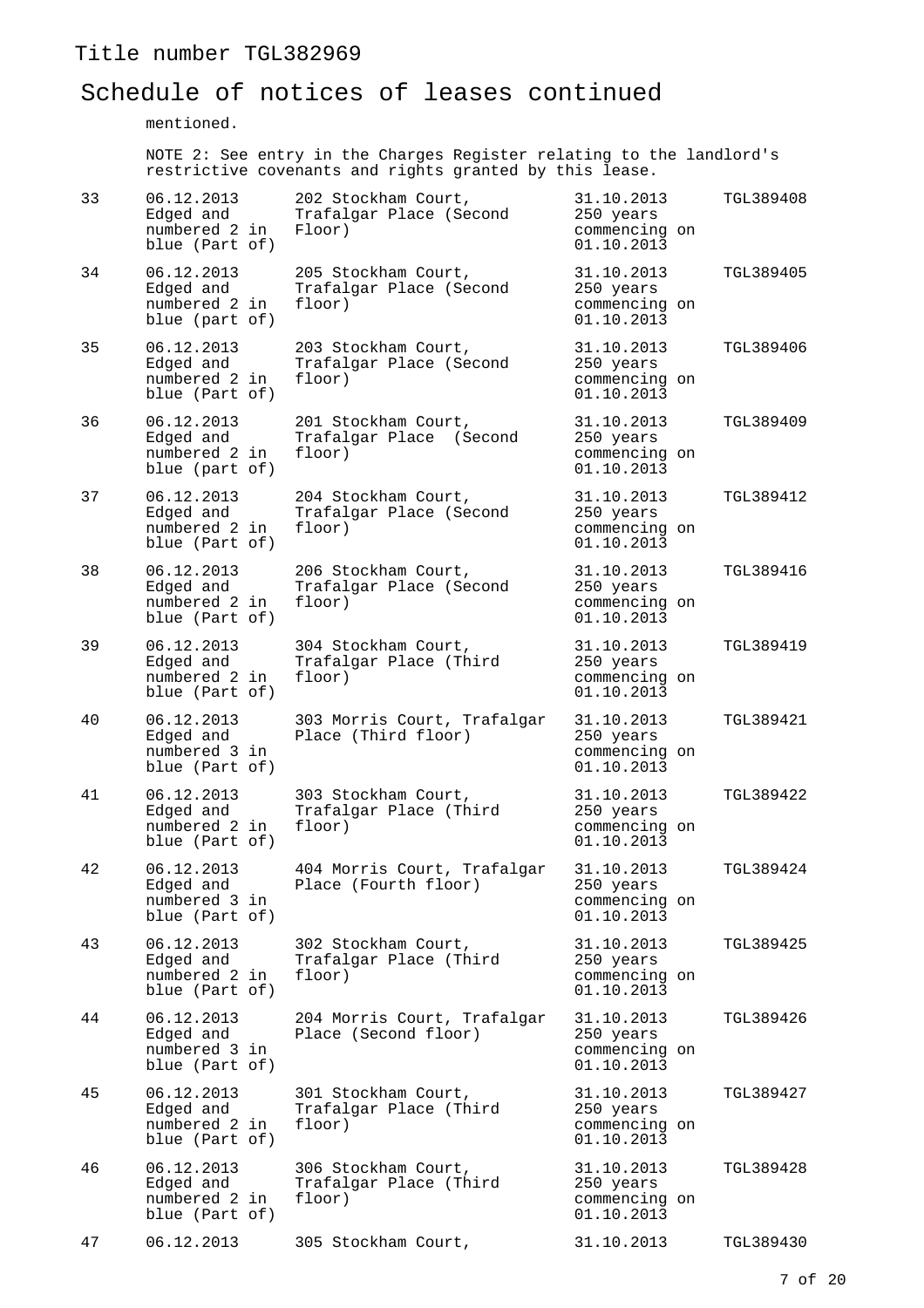|    | Edged and<br>numbered 2 in<br>blue (Part of)               | Trafalgar Place (Third<br>floor)                               | 250 years<br>commencing on<br>01.10.2013                   |           |
|----|------------------------------------------------------------|----------------------------------------------------------------|------------------------------------------------------------|-----------|
| 48 | 06.12.2013<br>Edged and<br>numbered 3 in<br>blue (Part of) | 401 Morris Court, Trafalgar<br>Place (Fourth floor)            | 31.10.2013<br>250 years<br>commencing on<br>01.10.2013     | TGL389431 |
| 49 | 31.10.2013<br>Edged and<br>numbered 3 in<br>blue (Part of  | 306 Morris Court, Trafalgar<br>Place (Third floor)             | 31.10.2013<br>250 years<br>commencing on<br>01.10.2013     | TGL389432 |
| 50 | 06.12.2013<br>Edged and<br>numbered 3 in<br>blue (Part of) | 205 Morris Court, Trafalgar<br>Place (Second floor)            | 31.10.2013<br>250 years<br>commencing on<br>01.10.2013     | TGL389433 |
| 51 | 06.12.2013<br>Edged and<br>numbered 3 in<br>blue (Part of) | 206 Morris Court, Trafalgar<br>Place (Second floor)            | 31.10.2013<br>250 years<br>commencing on<br>1.10.2013      | TGL389435 |
| 52 | 06.12.2013<br>Edged and<br>numbered 3 in<br>blue (Part of) | 305 Morris Court, Trafalgar<br>Place (Third floor)             | 31.10.2013<br>250 years<br>commencing on<br>01.10.2013     | TGL389436 |
| 53 | 06.12.2013<br>Edged and<br>numbered 3 in<br>blue (Part of) | 304 Morris Court, Trafalgar<br>Place (Third floor)             | 31.10.2013<br>250 years<br>commencing on<br>1.10.2013      | TGL389437 |
| 54 | 06.12.2013<br>Edged and<br>numbered 3 in<br>blue (Part of) | 1 Morris Court, Trafalgar<br>Place (Ground and First<br>floor) | 31.10.2013<br>250 years<br>commencing on<br>1.10.2013      | TGL389441 |
| 55 | 06.12.2013<br>Edged and<br>numbered 3 in<br>blue (Part of) | 201 Morris Court, Trafalgar<br>Place (Second floor)            | 31.10.2013<br>250 years<br>commencing on<br>1.10.2013      | TGL389442 |
| 56 | 06.12.2013<br>Edged and<br>numbered 3 in<br>blue (Part of) | 4 Morris Court, Trafalgar<br>Place (Ground and First<br>floor) | 31.10.2013<br>250 years<br>commencing on<br>1.10.2013      | TGL389443 |
| 57 | 06.12.2013<br>Edged and<br>numbered 4 in<br>blue (Part of) | 2 Rutherford Heights,<br>Trafalgar Place (Ground<br>floor)     | 31.10.2013<br>250 years<br>commencing on<br>1.10.2013      | TGL389444 |
| 58 | 06.12.2013<br>Edged and<br>numbered 4 in<br>blue (Part of) | 1 Rutherford Heights,<br>Trafalgar Place (Ground<br>floor)     | 31.10.2013<br>250 years<br>commencing on<br>1.10.2013      | TGL389445 |
| 59 | 06.12.2013<br>Edged and<br>numbered 3 in<br>blue (Part of) | 2 Morris Court, Trafalgar<br>Place (Ground and First<br>floor) | 31.10.2013<br>250 years<br>commencing on<br>1 October 2013 | TGL389446 |
| 60 | 05.06.2015<br>Edged and<br>numbered 4 in<br>blue (Part of) | 604 Rutherford Heights,<br>Trafalgar Place (Sixth<br>floor)    | 15.05.2015<br>250 years<br>commencing on<br>1.1.2015       | TGL424347 |
| 61 | 10.06.2015<br>Edged and<br>numbered 1 in<br>blue (Part of) | 310 Tyler Court, Trafalgar<br>Place (Third floor)              | 28.05.2015<br>250 years<br>commencing on<br>1.1.2015       | TGL424607 |
| 62 | 15.06.2015<br>Edged and                                    | 503 Rutherford Heights,<br>Trafalgar Place<br>(Fifth           | 18.05.2015<br>250 years                                    | TGL424904 |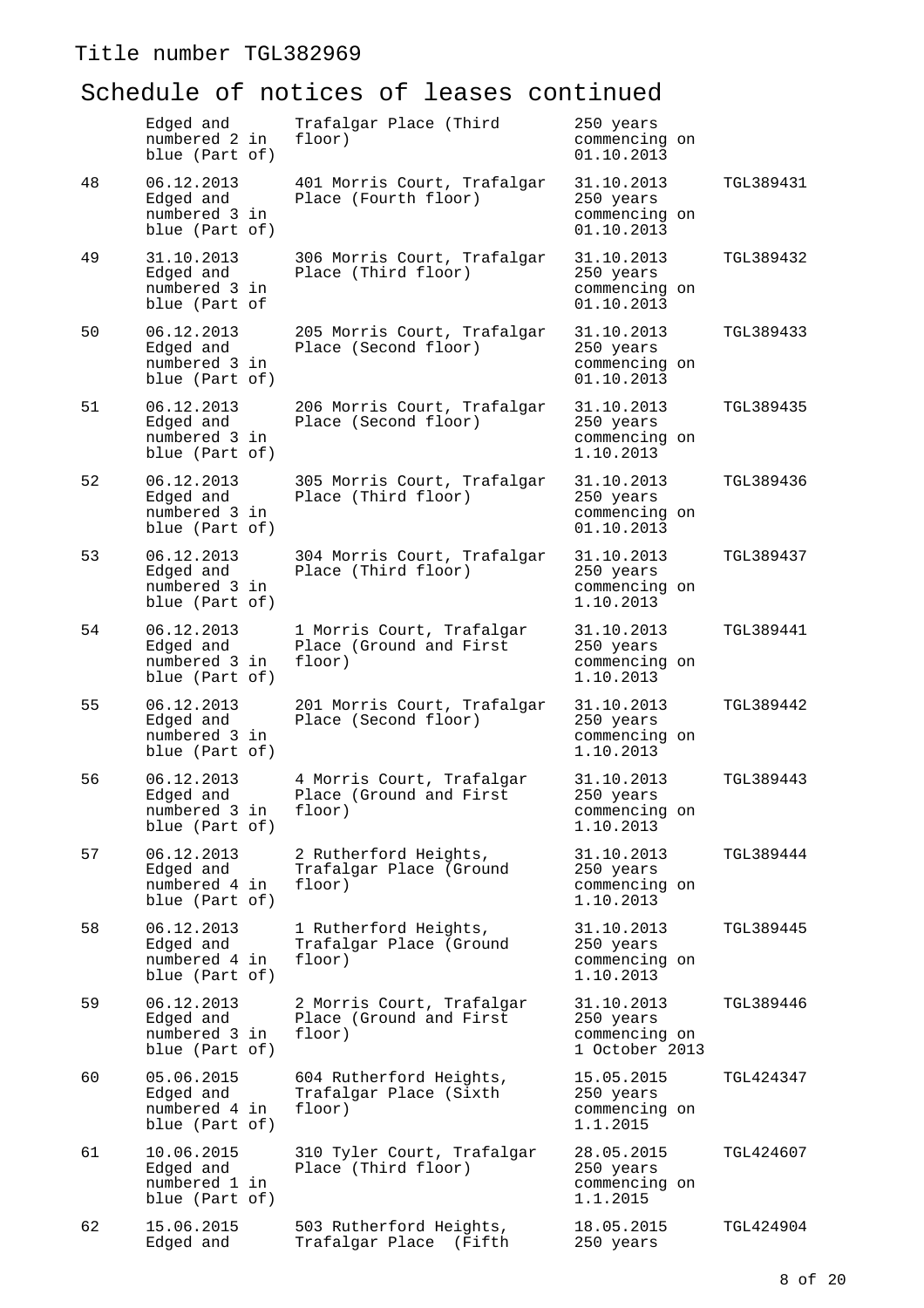|    | numbered 4 in<br>blue (Part of)                            | floor)                                                            | commencing<br>from 1.1.2015                          |                  |
|----|------------------------------------------------------------|-------------------------------------------------------------------|------------------------------------------------------|------------------|
| 63 | 15.06.2015<br>Edged and<br>numbered 4 in<br>blue (Part of) | 901 Rutherford Heights,<br>Trafalgar Place (Ninth<br>floor)       | 15.05.2015<br>250 years<br>commencing on<br>1.1.2015 | TGL424905        |
| 64 | 15.06.2015<br>Edged and<br>numbered 4 in<br>blue (Part of) | 703 Rutherford Heights,<br>Trafalgar Place (Seventh<br>floor)     | 15.05.2015<br>250 years<br>commencing on<br>1.1.2015 | TGL424906        |
| 65 | 15.06.2015<br>Edged and<br>numbered 4 in<br>blue (Part of) | 704 Rutherford Heights,<br>Trafalgar Place (Seventh<br>floor)     | 15.05.2015<br>250 years<br>commencing on<br>1.1.2015 | <b>TGL424908</b> |
| 66 | 15.06.2015<br>Edged and<br>numbered 1 in<br>blue (Part of) | 206 Tyler Court, Trafalgar<br>Place (Second floor)                | 19.05.2015<br>250 years<br>commencing on<br>1.1.2015 | <b>TGL424910</b> |
| 67 | 15.06.2015<br>Edged and<br>numbered 1 in<br>blue (Part of) | 306 Tyler Court, Trafalgar<br>Place (Third floor)                 | 18.05.2015<br>250 years<br>commencing on<br>1.1.2015 | TGL424917        |
| 68 | 15.06.2015<br>Edged and<br>numbered 4 in<br>blue (Part of) | 304 Rutherford Heights,<br>Trafalgar Place (Third<br>floor)       | 03.06.2015<br>250 years<br>commencing on<br>1.1.2015 | TGL424935        |
|    |                                                            | NOTE: The lease grants the exclusive use of the adjoining garden. |                                                      |                  |
| 69 | 16.06.2015<br>Edged and<br>numbered 1 in<br>blue (Part of) | 401 Tyler Court, Trafalgar<br>Place (Fourth floor)                | 20.05.2015<br>250 years<br>commencing on<br>1.1.2015 | TGL424966        |
| 70 | 17.06.2015<br>Edged and<br>numbered 1 in<br>blue (Part of) | 404 Tyler Court, Trafalgar<br>Place (Fourth floor)                | 21.05.2015<br>250 years<br>commencing on<br>1.1.2015 | <b>TGL425016</b> |
| 71 | 17.06.2015<br>Edged and<br>numbered 1 in<br>blue (Part of) | 205 Tyler Court, (Second<br>floor)                                | 27.05.2015<br>250 years<br>commencing on<br>1.1.2015 | <b>TGL425017</b> |
| 72 | 17.06.2015<br>Edged and<br>numbered 4 in<br>blue (Part of) | 905 Rutherford Heights<br>(Ninth floor)                           | 21.05.2015<br>250 years<br>commencing on<br>1.1.2015 | TGL425026        |
| 73 | 17.06.2015<br>Edged and<br>numbered 1 in<br>blue (Part of) | 405 Tyler Court (Fourth<br>floor)                                 | 21.05.2015<br>250 years<br>commencing on<br>1.1.2015 | TGL425033        |
| 74 | 17.06.2015<br>Edged and<br>numbered 4 in<br>blue (Part of) | 402 Rutherford Heights<br>(Fourth floor)                          | 15.05.2015<br>250 years<br>commencing on<br>1.1.2015 | TGL425107        |
| 75 | 18.06.2015<br>Edged and<br>numbered 1 in<br>blue (Part of) | 406 Tyler Court (Fourth<br>floor)                                 | 19.05.2015<br>250 years<br>commencing on<br>1.1.2015 | <b>TGL425144</b> |
| 76 | 18.06.2015<br>Edged and<br>numbered 1 in<br>blue (Part of) | 304 Tyler Court (Third<br>floor)                                  | 27.05.2015<br>250 years<br>commencing on<br>1.1.2015 | TGL425149        |
| 77 | 19.06.2015<br>Edged and                                    | 6 Tyler Court (Ground and<br>first floors)                        | 27.05.2015<br>250 years                              | TGL425242        |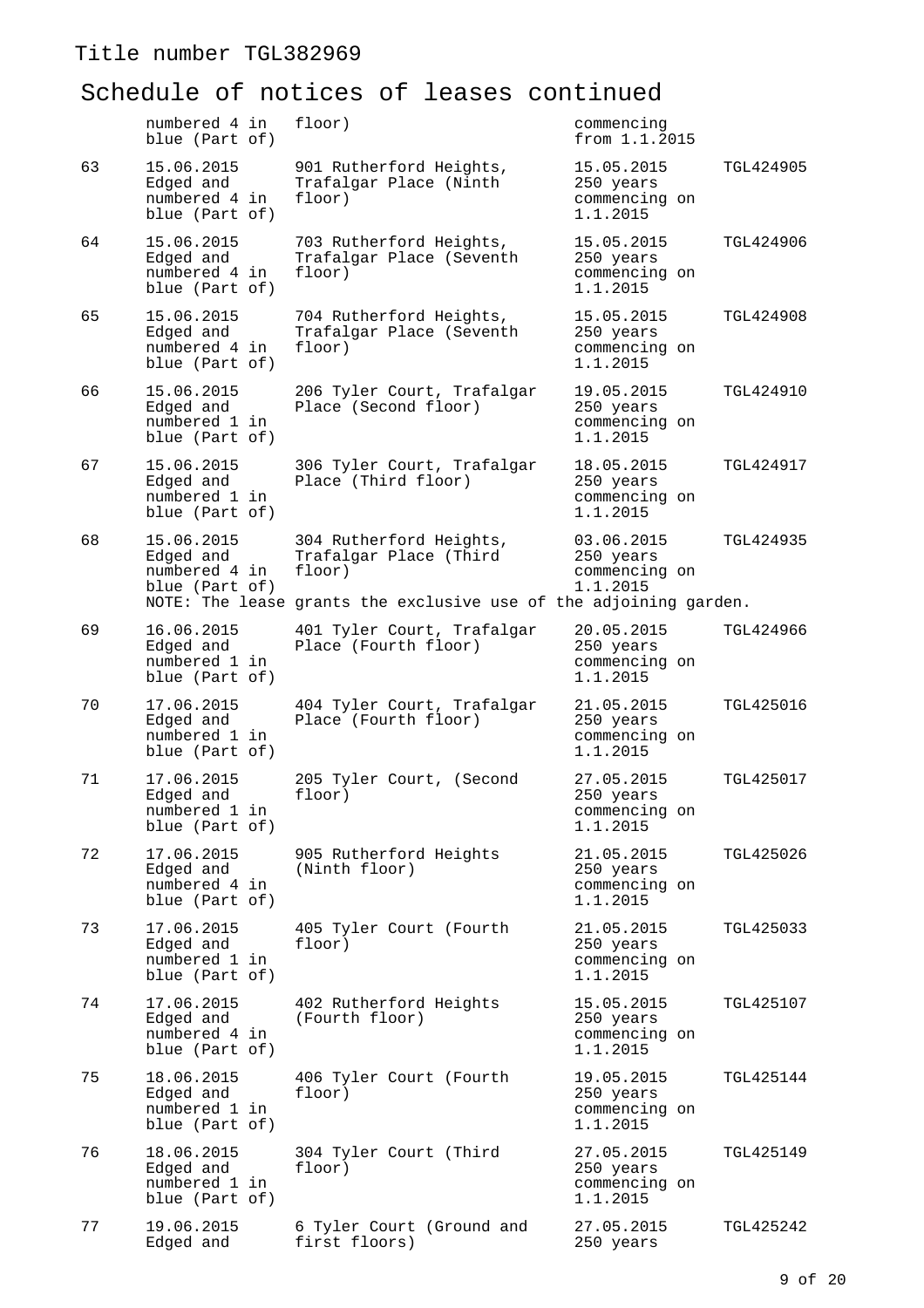|    | numbered 1 in<br>blue (Part of)                            | NOTE: The lease grants the exclusive use of the adjoining garden. | commencing on<br>1.1.2015                            |                  |
|----|------------------------------------------------------------|-------------------------------------------------------------------|------------------------------------------------------|------------------|
| 78 | 22.06.2015<br>Edged and<br>numbered 1 in<br>blue (Part of) | 307 Tyler Court (Third<br>floor)                                  | 20.05.2015<br>250 years<br>commencing on<br>1.1.2015 | TGL425315        |
| 79 | 22.06.2015<br>Edged and<br>numbered 1 in<br>blue (Part of) | 302 Tyler Court (Third<br>floor)                                  | 27.05.2015<br>250 years<br>commencing on<br>1.1.2015 | TGL425328        |
| 80 | 22.06.2015<br>Edged and<br>numbered 1 in<br>blue (Part of) | 106 Tyler Court (First<br>floor)                                  | 26.05.2015<br>250 years<br>commencing on<br>1.1.2015 | TGL425331        |
| 81 | 22.06.2015<br>Edged and<br>numbered 1 in<br>blue (Part of) | 201 Tyler Court (Second<br>floor)                                 | 26.05.2015<br>250 years<br>commencing on<br>1.1.2015 | TGL425343        |
| 82 | 23.06.2015<br>Edged and<br>numbered 4 in<br>blue (Part of) | 306 Rutherford Heights<br>(Third floor)                           | 01.06.2015<br>250 years<br>commencing on<br>1.1.2015 | TGL425380        |
| 83 | 23.06.2015<br>Edged and<br>numbered 4 in<br>blue (Part of) | 602 Rutherford Heights<br>(Sixth floor)                           | 02.06.2015<br>250 years<br>commencing on<br>1.1.2015 | TGL425397        |
| 84 | 24.06.2015<br>Edged and<br>numbered 4 in<br>blue (Part of) | 403 Rutherford Heights<br>(Fourth floor)                          | 28.05.2015<br>250 years<br>commencing on<br>1.1.2015 | TGL425454        |
| 85 | 24.06.2015<br>Edged and<br>numbered 4 in<br>blue (Part of) | 305 Rutherford Heights<br>(Third floor)                           | 29.05.2015<br>250 years<br>commencing on<br>1.1.2015 | TGL425482        |
| 86 | 24.06.2015<br>Edged and<br>numbered 4 in<br>blue (Part of) | 702 Rutherford Heights<br>(Seventh floor)                         | 15.05.2015<br>250 years<br>commencing on<br>1.1.2015 | TGL425509        |
| 87 | 25.06.2015<br>Edged and<br>numbered 1 in<br>blue (Part of) | 301 Tyler Court (Third<br>floor)                                  | 03.06.2015<br>250 years<br>commencing on<br>1.1.2015 | TGL425525        |
| 88 | 25.06.2015<br>Edged and<br>numbered 4 in<br>blue (Part of) | 705 Rutherford Heights<br>(Seventh floor)                         | 29.05.2015<br>250 years<br>commencing on<br>1.1.2015 | <b>TGL425570</b> |
| 89 | 25.06.2015<br>Edged and<br>numbered 4 in<br>blue (Part of) | 206 Rutherford Heights<br>(Second floor)                          | 01.06.2015<br>250 years<br>commencing on<br>1.1.2015 | <b>TGL425578</b> |
| 90 | 26.06.2015<br>Edged and<br>numbered 4 in<br>blue (Part of) | 501 Rutherford Heights<br>(Fifth floor)                           | 04.06.2015<br>250 years<br>commencing on<br>1.1.2015 | TGL425643        |
| 91 | 26.06.2015<br>Edged and<br>numbered 4 in<br>blue (Part of) | 802 Rutherford Heights<br>(Eighth floor)                          | 02.06.2015<br>250 years<br>commencing<br>1.1.2015    | TGL425645        |
| 92 | 26.06.2015<br>Edged and                                    | 301 Rutherford Heights<br>(Third floor)                           | 29.05.2015<br>250 years                              | TGL425646        |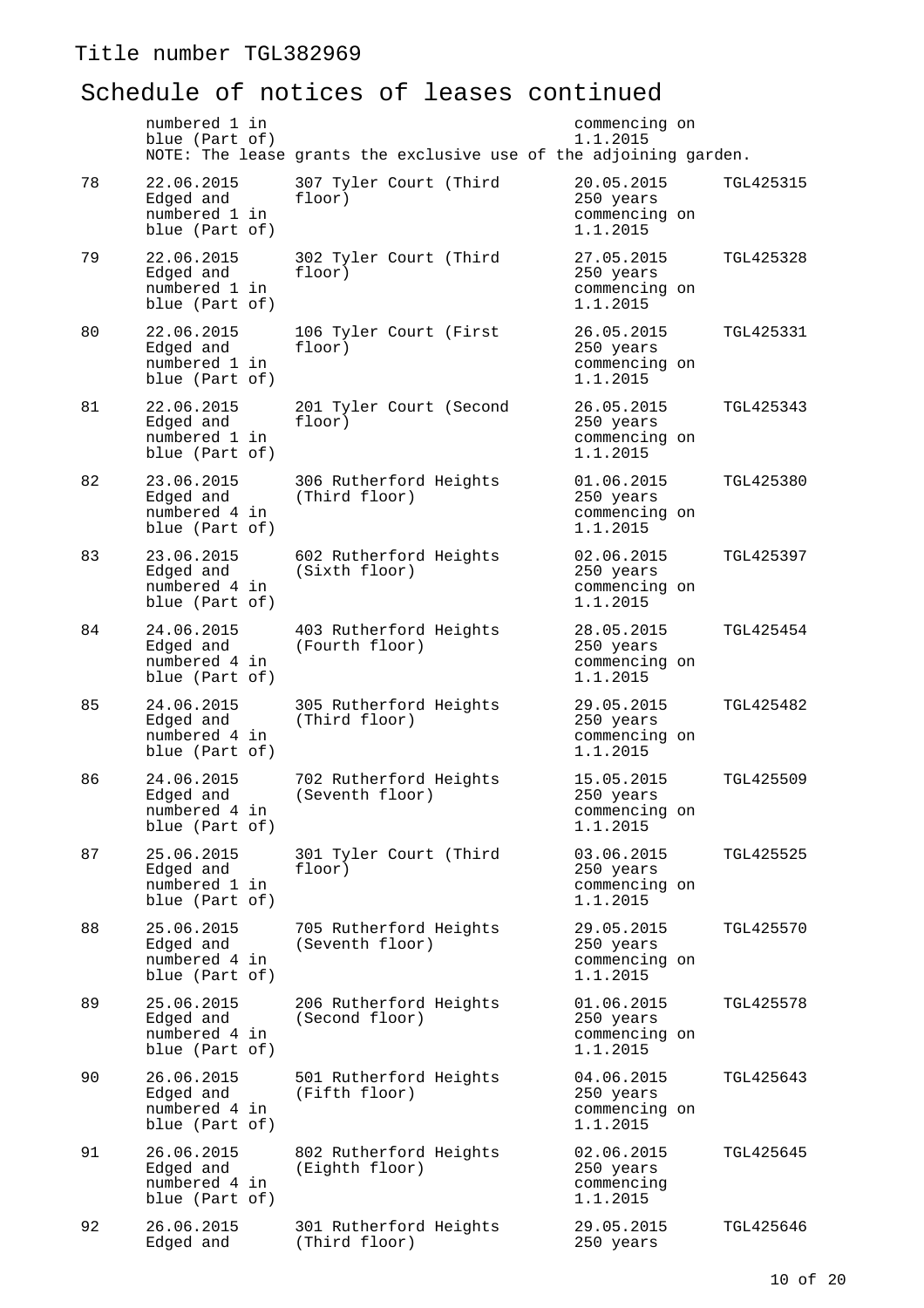|     | numbered 4 in<br>blue (Part of)                            |                                           | commencing on<br>1.1.2015                            |           |
|-----|------------------------------------------------------------|-------------------------------------------|------------------------------------------------------|-----------|
| 93  | 26.06.2015<br>Edged and<br>numbered 1 in<br>blue (Part of) | 308 Tyler Court (Third<br>floor)          | 03.06.2015<br>250 years<br>commencing on<br>1.1.2015 | TGL425659 |
| 94  | 29.06.2015<br>Edged and<br>numbered 4 in<br>blue (Part of) | 101 Rutherford Heights<br>(First floor)   | 01.06.2015<br>250 years<br>commencing on<br>1.1.2015 | TGL425698 |
| 95  | 29.06.2015<br>Edged and<br>numbered 4 in<br>blue (Part of) | 801 Rutherford Heights<br>(Eighth floor)  | 02.06.2015<br>250 years<br>commencing on<br>1.1.2015 | TGL425710 |
| 96  | 29.06.2015<br>Edged and<br>numbered 1 in<br>blue (Part of) | 403 Tyler Court (Fourth<br>floor)         | 20.05.2015<br>250 years<br>commencing on<br>1.1.2015 | TGL425719 |
| 97  | 29.06.2015<br>Edged and<br>numbered 4 in<br>blue (Part of) | 701 Rutherford Heights<br>(Seventh floor) | 02.06.2015<br>250 years<br>commencing on<br>1.1.2015 | TGL425743 |
| 98  | 30.06.2015<br>Edged and<br>numbered 6 in<br>blue (Part of) | 705 Mansfield Point<br>(Seventh floor)    | 04.06.2015<br>250 years<br>commencing on<br>1.1.2015 | TGL425765 |
| 99  | 01.07.2015<br>Edged and<br>numbered 6 in<br>blue (Part of) | 803 Mansfield Point (Eighth<br>floor)     | 05.06.2015<br>250 years<br>commencing on<br>1.1.2015 | TGL425882 |
| 100 | 02.07.2015<br>Edged and<br>numbered 4 in<br>blue (Part of) | 506 Rutherford Heights<br>(Fifth floor)   | 05.06.2015<br>250 years<br>commencing on<br>1.1.2015 | TGL425937 |
| 101 | 02.07.2015<br>Edged and<br>numbered 6 in<br>blue (Part of) | 604 Mansfield Point (Sixth<br>floor)      | 05.06.2015<br>250 years<br>commencing on<br>1.1.2015 | TGL425946 |
| 102 | 02.07.2015<br>Edged and<br>numbered 6 in<br>blue (Part of) | 102 Mansfield Point (First<br>floor)      | 04.06.2015<br>250 years<br>commencing on<br>1.1.2015 | TGL425949 |
| 103 | 02.07.2015<br>Edged and<br>numbered 4 in<br>blue (Part of) | 205 Rutherford Heights<br>(Second floor)  | 05.06.2015<br>250 years<br>commencing on<br>1.1.2015 | TGL425950 |
| 104 | 02.07.2015<br>Edged and<br>numbered 4 in<br>blue (Part of) | 804 Rutherford Heights<br>(Eighth floor)  | 02.06.2015<br>250 years<br>commencing on<br>1.1.2015 | TGL425963 |
| 105 | 02.07.2015<br>Edged and<br>numbered 4 in<br>blue (Part of) | 401 Rutherford Heights<br>(Fourth floor)  | 05.06.2015<br>250 years<br>commencing on<br>1.1.2015 | TGL425998 |
| 106 | 02.07.2015<br>Edged and<br>numbered 4 in<br>blue (Part of) | 105 Rutherford Heights<br>(First floor)   | 02.06.2015<br>250 years<br>commencing on<br>1.1.2015 | TGL426005 |
| 107 | 02.07.2015<br>Edged and<br>numbered 6 in                   | 702 Mansfield Point<br>(Seventh floor)    | 08.06.2015<br>250 years<br>commencing on             | TGL426011 |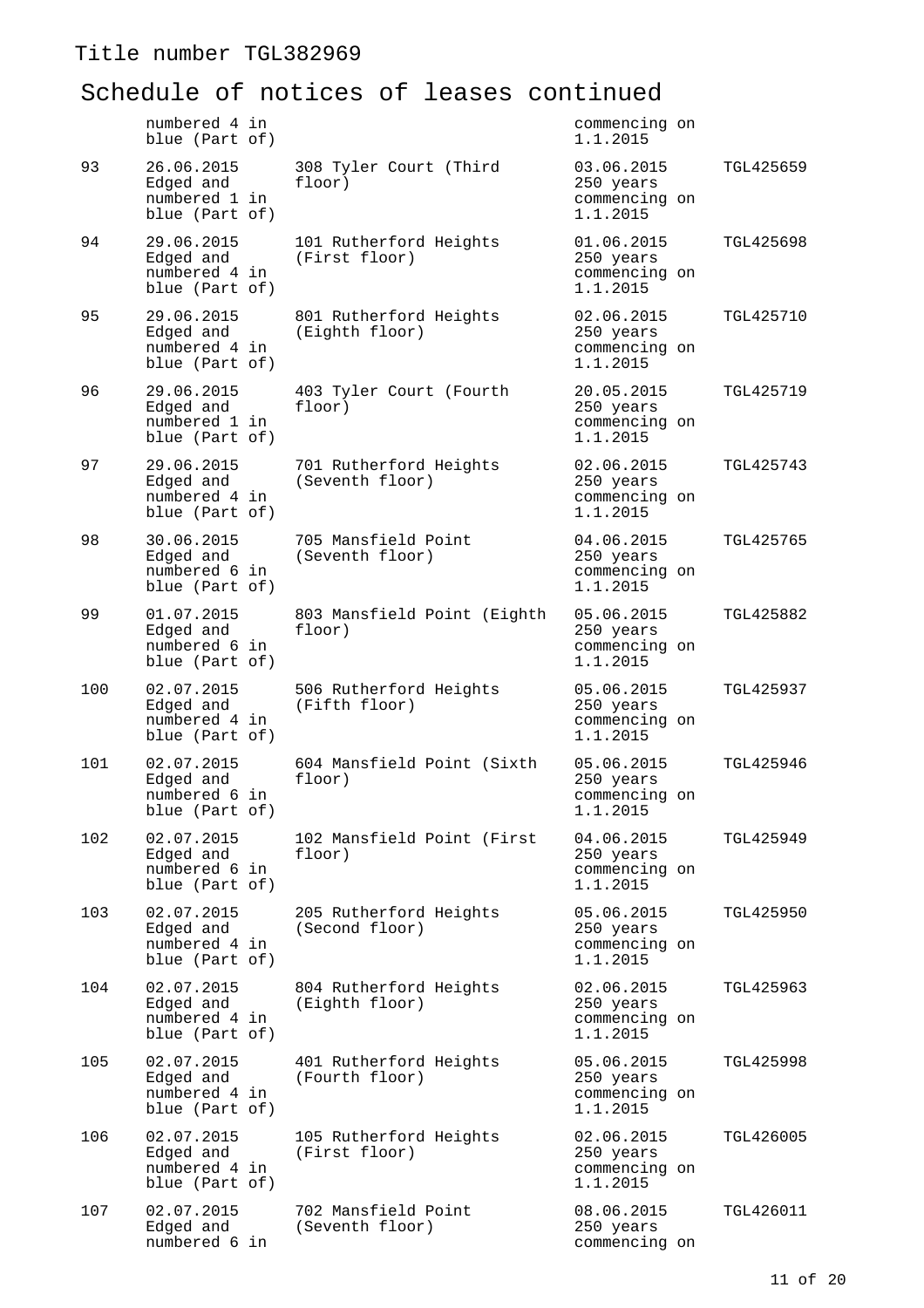|     | blue (Part of)                                             |                                                                                                       | 1.1.2015                                             |           |
|-----|------------------------------------------------------------|-------------------------------------------------------------------------------------------------------|------------------------------------------------------|-----------|
| 108 | 03.07.2015<br>Edged and<br>numbered 6 in<br>blue (Part of) | 301 Mansfield Point (Third<br>floor)                                                                  | 09.06.2015<br>250 years<br>commencing on<br>1.1.2015 | TGL426030 |
| 109 | 03.07.2015<br>Edged and<br>numbered 4 in<br>blue (Part of) | 504 Rutherford Heights<br>(Fifth floor)                                                               | 04.06.2015<br>250 years<br>commencing on<br>1.1.2015 | TGL426035 |
| 110 | 03.07.2015<br>Edged and<br>numbered 4 in<br>blue (Part of) | 203 Rutherford Heights<br>(Second floor)                                                              | 01.06.2015<br>250 years<br>commencing on<br>1.1.2015 | TGL426036 |
| 111 | 03.07.2015<br>Edged and<br>numbered 1 in<br>blue (Part of) | 208 Tyler Court (Second<br>floor)                                                                     | 04.06.2015<br>250 years<br>commencing on<br>1.1.2015 | TGL426037 |
| 112 | 03.07.2015<br>Edged and<br>numbered 4 in<br>blue (Part of) | 103 Rutherford Heights<br>(First floor)                                                               | 09.06.2015<br>250 years<br>commencing on<br>1.1.2015 | TGL426050 |
| 113 | 03.07.2015<br>Edged and<br>numbered 4 in<br>blue (Part of) | 603 Rutherford Heights<br>(Sixth floor)                                                               | 03.06.2015<br>250 years<br>commencing on<br>1.1.2015 | TGL426051 |
| 114 | 03.07.2015<br>Edged and<br>numbered 4 in<br>blue (Part of) | 505 Rutherford Heights<br>(Fifth floor)                                                               | 28.05.2015<br>250 years<br>commencing on<br>1.1.2015 | TGL426061 |
| 115 | 03.07.2015<br>Edged and<br>numbered 6 in<br>blue (Part of) | 804 Mansfield Point (Eighth<br>floor)                                                                 | 08.06.2015<br>250 years<br>commencing on<br>1.1.2015 | TGL426090 |
| 116 | 06.07.2015<br>Edged and<br>numbered 1 in<br>blue (Part of) | 305 Tyler Court (Third<br>floor)                                                                      | 27.05.2015<br>250 years<br>commencing on<br>1.1.2015 | TGL426147 |
| 117 | 06.07.2015<br>Edged and<br>numbered 3 in<br>blue (Part of) | 5 Morris Court (Ground<br>floor)<br>NOTE: The lease grants the exclusive use of the adjoining garden. | 19.05.2015<br>250 years<br>commencing on<br>1.1.2015 | TGL426148 |
| 118 | 06.07.2015<br>Edged and<br>numbered 1 in<br>blue (Part of) | 5 Tyler Court (Ground and<br>First floor)                                                             | 27.05.2015<br>250 years<br>commencing on<br>1.1.2015 | TGL426149 |
| 119 | 07.07.2015<br>Edged and<br>numbered 6 in<br>blue (Part of) | 502 Mansfield Point (Fifth<br>floor)                                                                  | 17.06.2015<br>250 years<br>commencing on<br>1.1.2015 | TGL426211 |
| 120 | 07.07.2015<br>Edged and<br>numbered 6 in<br>blue (Part of) | 105 Mansfield Point (First<br>floor)                                                                  | 10.06.2015<br>250 years<br>commencing on<br>1.1.2015 | TGL426218 |
| 121 | 07.07.2015<br>Edged and<br>numbered 6 in<br>blue (Part of) | 201 Mansfield Point (Second<br>floor)                                                                 | 10.06.2015<br>250 years<br>commencing on<br>1.1.2015 | TGL426220 |
| 122 | 07.07.2015<br>Edged and<br>numbered 1 in                   | 303 Tyler Court (Third<br>floor)                                                                      | 12.06.2015<br>250 years<br>commencing on             | TGL426268 |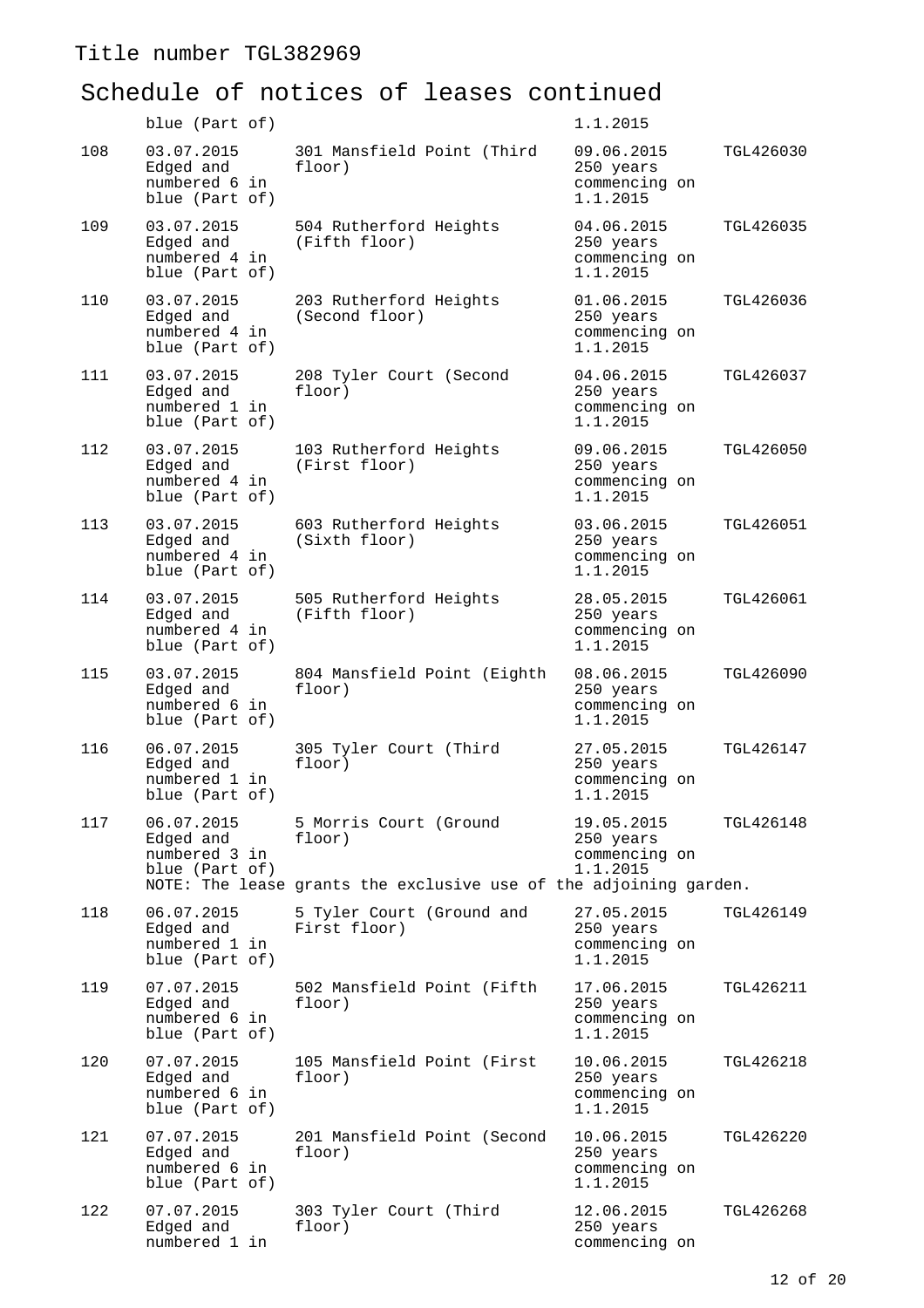|     | blue (Part of)                                             |                                                                                                                 | 1.1.2015                                             |                  |
|-----|------------------------------------------------------------|-----------------------------------------------------------------------------------------------------------------|------------------------------------------------------|------------------|
| 123 | 08.07.2015<br>Edged and<br>numbered 6 in<br>blue (Part of) | 703 Mansfield Point<br>(Seventh floor)                                                                          | 08.06.2015<br>250 years<br>commencing on<br>1.1.2015 | TGL426367        |
| 124 | 09.07.2015<br>Edged and<br>numbered 3 in<br>blue (Part of) | 5 Morris Court (Ground and<br>first floor)<br>NOTE: The lease grants the exclusive use of the adjoining garden. | 19.05.2015<br>250 years<br>commencing on<br>1.1.2015 | TGL426437        |
| 125 | 10.07.2015<br>Edged and<br>numbered 4 in<br>blue (Part of) | 102 Rutherford Heights<br>(First floor)                                                                         | 01.06.2015<br>250 years<br>commencing on<br>1.1.2015 | TGL426470        |
| 126 | 10.07.2015<br>Edged and<br>numbered 1 in<br>blue (Part of) | 210 Tyler Court (Second<br>floor)                                                                               | 04.06.2015<br>250 years<br>commencing on<br>1.1.2015 | TGL426473        |
| 127 | 10.07.2015<br>Edged and<br>numbered 1 in<br>blue (Part of) | 207 Tyler Court (Second<br>floor)                                                                               | 03.06.2015<br>250 years<br>commencing on<br>1.1.2015 | TGL426479        |
| 128 | 10.07.2015<br>Edged and<br>numbered 4 in<br>blue (Part of) | 406 Rutherford Heights<br>(Fourth floor)                                                                        | 04.06.2015<br>250 years<br>commencing on<br>1.1.2015 | TGL426487        |
| 129 | 15.07.2015<br>Edged and<br>numbered 4 in<br>blue (Part of) | 601 Rutherford Heights<br>(Sixth floor)                                                                         | 03.06.2015<br>250 years<br>commencing on<br>1.1.2015 | TGL426768        |
| 130 | 15.07.2015<br>Edged and<br>numbered 1 in<br>blue (Part of) | 402 Tyler Court (Fourth<br>floor)                                                                               | 21.05.2015<br>250 years<br>commencing on<br>1.1.2015 | <b>TGL426815</b> |
| 131 | 17.07.2015<br>Edged and<br>numbered 4 in<br>blue (Part of) | 805 Rutherford Heights<br>(Eighth floor)                                                                        | 02.06.2015<br>250 years<br>commencing on<br>1.1.2015 | TGL426939        |
| 132 | 20.07.2015<br>Edged and<br>numbered 6 in<br>blue (Part of) | 304 Mansfield Point (Third<br>floor)                                                                            | 09.06.2015<br>250 years<br>commencing on<br>1.1.2015 | TGL427090        |
| 133 | 23.07.2015<br>Edged and<br>numbered 4 in<br>blue (Part of) | 104 Rutherford Heights<br>(First floor)                                                                         | 03.06.2015<br>250 years<br>commencing on<br>1.1.2015 | TGL427414        |
| 134 | 24.07.2015<br>Edged and<br>numbered 4 in<br>blue (Part of) | 903 Rutherford Heights<br>(Ninth floor)                                                                         | 15.05.2015<br>250 years<br>commencing on<br>1.1.2015 | <b>TGL427500</b> |
| 135 | 28.07.2015<br>Edged and<br>numbered 4 in<br>blue (Part of) | 405 Rutherford Heights<br>(Fourth floor)                                                                        | 15.05.2015<br>250 years<br>commencing on<br>1.1.2015 | TGL427622        |
| 136 | 28.07.2015<br>Edged and<br>numbered 1 in<br>blue (Part of) | 209 Tyler Court (Second<br>floor)                                                                               | 20.05.2015<br>250 years<br>commencing on<br>1.1.2015 | TGL427685        |
| 137 | 28.07.2015<br>Edged and<br>numbered 4 in                   | 404 Rutherford Heights<br>(Fourth floor)                                                                        | 26.05.2015<br>250 years<br>commencing on             | TGL427686        |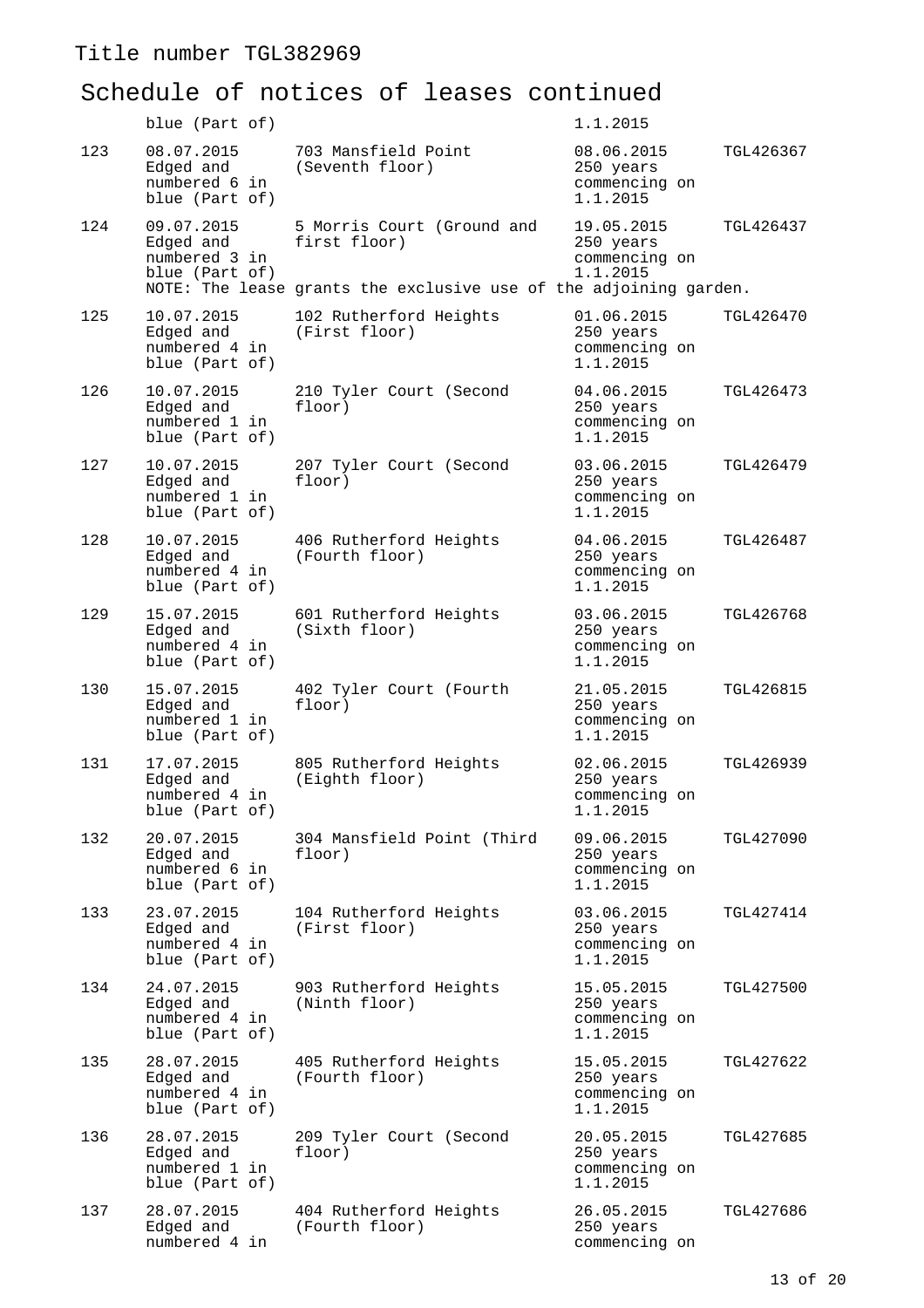|     | blue (Part of)                                             |                                                                                                               | 1.1.2015                                                          |
|-----|------------------------------------------------------------|---------------------------------------------------------------------------------------------------------------|-------------------------------------------------------------------|
| 138 | 28.07.2015<br>Edged and<br>numbered 1 in<br>blue (Part of) | 309 Tyler Court (Third<br>floor)                                                                              | 18.05.2015<br>TGL427687<br>250 years<br>commencing on<br>1.1.2015 |
| 139 | 28.07.2015<br>Edged and<br>numbered 6 in<br>blue (Part of) | 701 Mansfield Point<br>(Seventh floor)                                                                        | 09.06.2015<br>TGL427688<br>250 years<br>commencing on<br>1.1.2015 |
| 140 | 29.07.2015<br>Edged and<br>numbered 4 in<br>blue (Part of) | 204 Rutherford Heights<br>(Second floor)                                                                      | 22.05.2015<br>TGL427774<br>250 years<br>commencing on<br>1.1.2015 |
| 141 | 05.08.2015<br>Edged and<br>numbered 4 in<br>blue (Part of) | 106 Rutherford Heights<br>(First floor)                                                                       | 02.06.2015<br>TGL428159<br>250 years<br>commencing on<br>1.1.2015 |
| 142 | 11.08.2015<br>Edged and<br>numbered 6 in<br>blue (Part of) | 203 Mansfield Point (Second<br>floor)                                                                         | 10.06.2015<br>TGL428553<br>250 years<br>commencing on<br>1.1.2015 |
| 143 | 11.08.2015<br>Edged and<br>numbered 6 in<br>blue (Part of) | 802 Mansfield Point (Eighth<br>floor)                                                                         | 10.06.2015<br>TGL428556<br>250 years<br>commencing on<br>1.1.2015 |
| 144 | 12.08.2015<br>Edged and<br>numbered 4 in<br>blue (Part of) | 202 Rutherford Heights<br>(Second floor)                                                                      | 05.06.2015<br>TGL428724<br>250 years<br>commencing on<br>1.1.2015 |
| 145 | 13.08.2015<br>Edged and<br>numbered 6 in<br>blue (Part of) | 505 Mansfield Point (Fifth<br>floor)                                                                          | 18.06.2015<br>TGL428763<br>250 years<br>commencing on<br>1.1.2015 |
| 146 | 18.08.2015<br>Edged and<br>numbered 6 in<br>blue (Part of) | 306 Mansfield Point (Third<br>floor)                                                                          | 12.06.2015<br>TGL429062<br>250 years<br>commencing on<br>1.1.2015 |
| 147 | 20.08.2015<br>Edged and<br>numbered 4 in<br>blue (Part of) | 502 Rutherford Heights<br>(Fifth floor)                                                                       | 12.06.2015<br>TGL429224<br>250 years<br>commencing on<br>1.1.2015 |
| 148 | 20.08.2015<br>Edged and<br>numbered 6 in<br>blue (Part of) | 106 Mansfield Point (First<br>floor)                                                                          | 12.06.2015<br>TGL429233<br>250 years<br>commencing on<br>1.1.2015 |
| 149 | 24.08.2015<br>Edged and<br>numbered 6 in<br>blue (Part of) | 404 Mansfield Point (Fourth<br>floor)<br>NOTE: The lease grants the exclusive use of the adjoining balconies. | 11.06.2015<br>TGL429323<br>250 years<br>commencing on<br>1.1.2015 |
|     |                                                            |                                                                                                               |                                                                   |
| 150 | 25.08.2015<br>Edged and<br>numbered 8 in<br>blue (Part of) | 301 Capell Apartments<br>(Third floor)                                                                        | 22.07.2015<br>TGL429419<br>250 years<br>commencing on<br>1.1.2015 |
| 151 | 25.08.2015<br>Edged and<br>numbered 8 in<br>blue (Part of) | 7 Victory Place (Ground and<br>first floors)                                                                  | 16.07.2015<br>TGL429449<br>250 years<br>commencing on<br>1.1.2015 |
| 152 | 28.08.2015<br>Edged and<br>numbered 7 in                   | 302 Blackwood Apartments<br>(Third floor)                                                                     | 16.07.2015<br>TGL429681<br>250 years<br>commencing on             |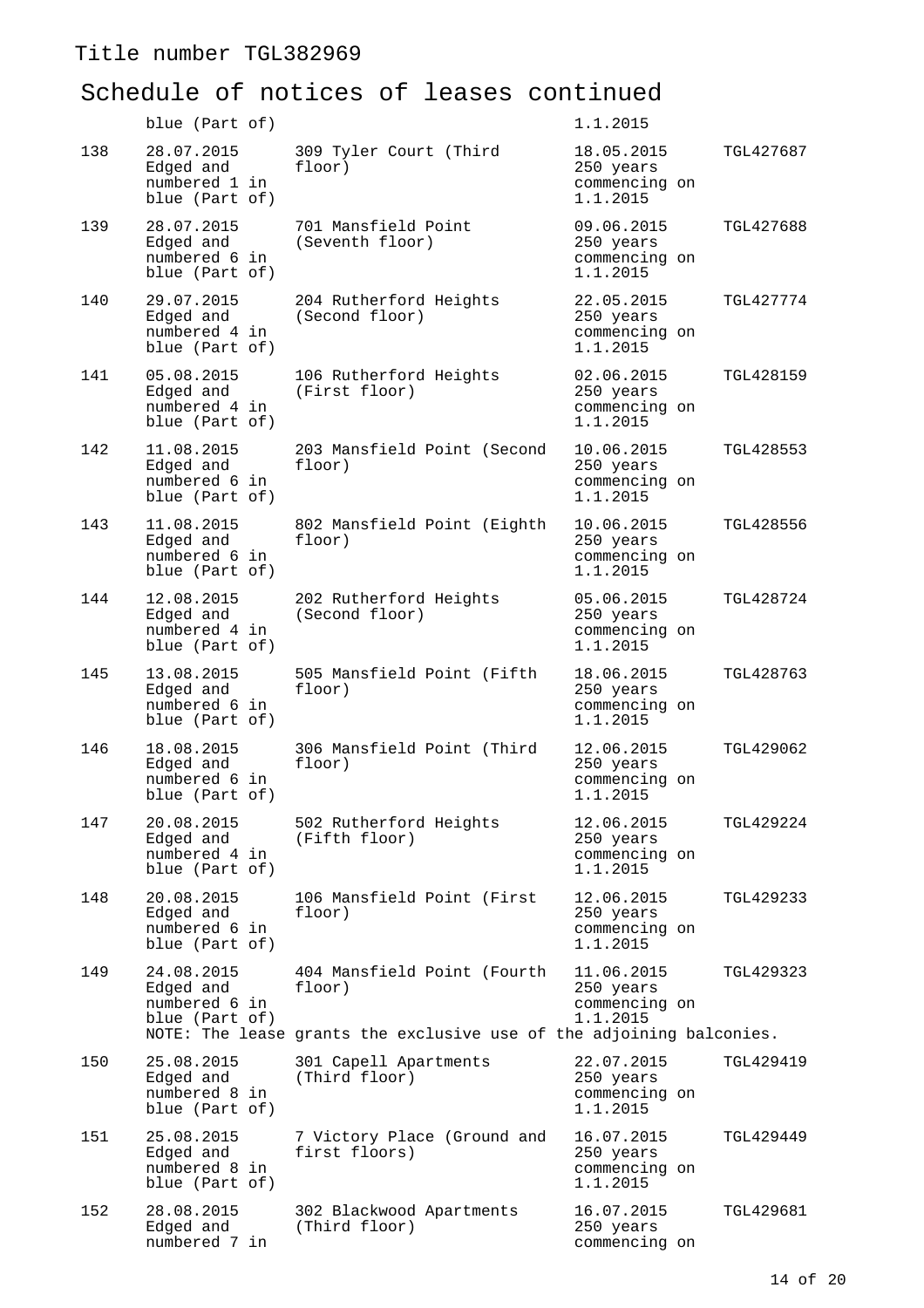|     | blue (Part of)                                             |                                            | 1.1.2015                                             |           |
|-----|------------------------------------------------------------|--------------------------------------------|------------------------------------------------------|-----------|
| 153 | 02.09.2015<br>Edged and<br>numbered 7 in<br>blue (part of) | 403 Blackwood Apartments<br>(Fourth floor) | 03.08.2015<br>250 years<br>commencing on<br>1.1.2015 | TGL429825 |
| 154 | 09.09.2015<br>Edged and<br>numbered 7 in<br>blue (Part of) | 603 Blackwood Apartments<br>(Sixth floor)  | 23.07.2015<br>250 years<br>commencing on<br>1.1.2015 | TGL430277 |
| 155 | 10.09.2015<br>Edged and<br>numbered 8 in<br>blue (Part of) | 204 Capell Apartments<br>(Second floor)    | 20.07.2015<br>250 years<br>commencing on<br>1.1.2015 | TGL430385 |
| 156 | 10.09.2015<br>Edged and<br>numbered 8 in<br>blue (Part of) | 206 Capell Apartments<br>(Second floor)    | 27.07.2015<br>250 years<br>commencing on<br>1.1.2015 | TGL430407 |
| 157 | 18.09.2015<br>Edged and<br>numbered 6 in<br>blue (Part of) | 602 Mansfield Point (Sixth<br>floor)       | 15.06.2015<br>250 years<br>commencing on<br>1.1.2015 | TGL431046 |
| 158 | 21.09.2015<br>Edged and<br>numbered 6 in<br>blue (Part of) | 204 Mansfield Point (Second<br>floor)      | 11.06.2015<br>250 years<br>commencing on<br>1.1.2015 | TGL431180 |
| 159 | 21.09.2015<br>Edged and<br>numbered 6 in<br>blue (Part of) | 704 Mansfield Point<br>(Seventh floor)     | 09.06.2015<br>250 years<br>commencing on<br>1.1.2015 | TGL431182 |
| 160 | 22.09.2015<br>Edged and<br>numbered 4 in<br>blue (Part of) | 605 Rutherford Heights<br>(Sixth floor)    | 15.06.2015<br>250 years<br>commencing on<br>1.1.2015 | TGL431244 |
| 161 | 24.09.2015<br>Edged and<br>numbered 8 in<br>blue (Part of) | 404 Capell Apartments<br>(Fourth floor)    | 20.07.2015<br>250 years<br>commencing on<br>1.1.2015 | TGL431425 |
| 162 | 25.09.2015<br>Edged and<br>numbered 6 in<br>blue (Part of) | 603 Mansfield Point (Sixth<br>floor)       | 15.06.2015<br>250 years<br>commencing on<br>1.1.2015 | TGL431490 |
| 163 | 25.09.2015<br>Edged and<br>numbered 4 in<br>blue (Part of) | 803 Rutherford Heights<br>(Eighth floor)   | 19.06.2015<br>250 years<br>commencing on<br>1.1.2015 | TGL431556 |
| 164 | 25.09.2015<br>Edged and<br>numbered 6 in<br>blue (Part of) | 504 Mansfield Point (Fifth<br>floor)       | 16.06.2015<br>250 years<br>commencing on<br>1.1.2015 | TGL431575 |
| 165 | 28.09.2015<br>Edged and<br>numbered 7 in<br>blue (Part of) | 502 Blackwood Apartments<br>(Fifth floor)  | 21.07.2015<br>250 years<br>commencing on<br>1.1.2015 | TGL431604 |
| 166 | 29.09.2015<br>Edged and<br>numbered 6 in<br>blue (Part of) | 501 Mansfield Point (Fifth<br>floor)       | 15.06.2015<br>250 years<br>commencing on<br>1.1.2015 | TGL431694 |
| 167 | 29.09.2015<br>Edged and<br>numbered 7 in<br>blue (Part of) | 505 Blackwood Apartments<br>(Fifth floor)  | 21.07.2015<br>250 years<br>commencing on<br>1.1.2015 | TGL431740 |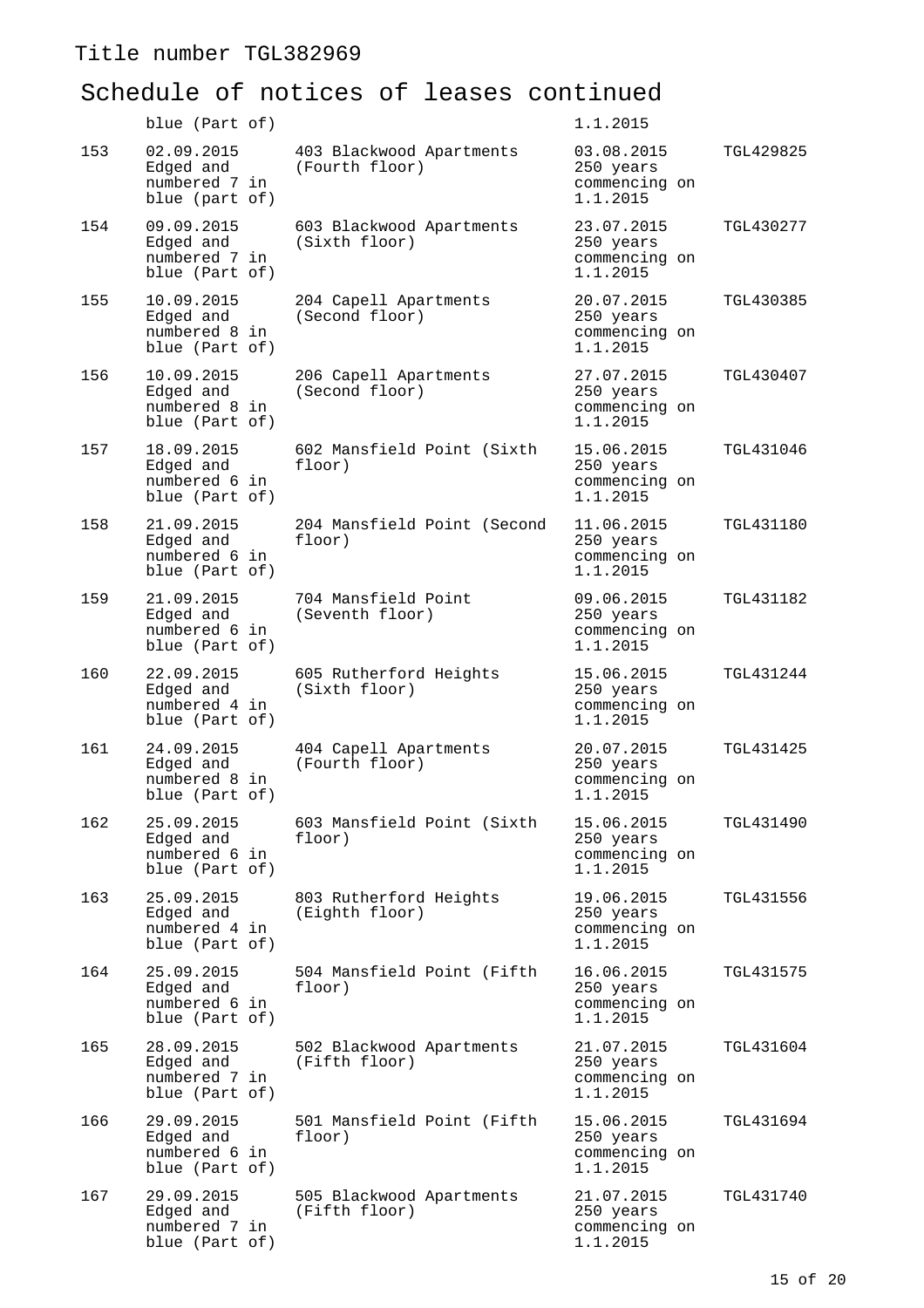| 168 | 29.09.2015<br>Edged and<br>numbered 6 in<br>blue (Part of) | 205 Mansfield Point (Second<br>floor)                                                                             | 11.06.2015<br>TGL431777<br>250 years<br>commencing on<br>1.1.2015        |
|-----|------------------------------------------------------------|-------------------------------------------------------------------------------------------------------------------|--------------------------------------------------------------------------|
| 169 | 29.09.2015<br>Edged and<br>numbered 6 in<br>blue (Part of) | 206 Mansfield Point (Second<br>floor)                                                                             | 11.06.2015<br>TGL431781<br>250 years<br>commencing on<br>1.1.2015        |
| 170 | 29.09.2015<br>Edged and<br>numbered 6 in<br>blue (Part of) | 202 Mansfield Point (Second<br>floor)                                                                             | 10.06.2015<br>TGL431784<br>250 years<br>commencing on<br>1.1.2015        |
| 171 | 29.09.2015<br>Edged and<br>numbered 4 in<br>blue (Part of) | 201 Rutherford Heights<br>(Second floor)                                                                          | 29.05.2015<br>TGL431785<br>250 years<br>commencing on<br>1.1.2015        |
| 172 | 29.09.2015<br>Edged and<br>numbered 4 in<br>blue (Part of) | 303 Rutherford Heights<br>(Third floor)                                                                           | 22.05.2015<br>TGL431786<br>250 years<br>commencing on<br>1.1.2015        |
| 173 | 29.09.2015<br>Edged and<br>numbered 6 in<br>blue (Part of) | 101 Mansfield Point (First<br>floor)                                                                              | 11.06.2015<br><b>TGL431788</b><br>250 years<br>commencing on<br>1.1.2015 |
| 174 | 30.09.2015<br>Edged and<br>numbered 7 in<br>blue (Part of) | 15 Victory Place (Ground<br>and first floor)<br>NOTE: The lease grants the exclusive use of the adjoining garden. | 16.07.2015<br><b>TGL431828</b><br>250 years<br>commencing on<br>1.1.2015 |
| 175 | 01.10.2015<br>Edged and<br>numbered 7 in<br>blue (Part of) | 702 Blackwood Apartments<br>(Seventh floor)                                                                       | 23.07.2015<br>TGL431974<br>250 years<br>commencing on<br>1.1.2015        |
| 176 | 02.10.2015<br>Edged and<br>numbered 8 in<br>blue (Part of) | 302 Capell Apartments<br>(Third floor)                                                                            | 17.07.2015<br>TGL432076<br>250 years<br>commencing on<br>1.1.2015        |
| 177 | 02.10.2015<br>Edged and<br>numbered 8 in<br>blue (Part of) | 401 Capell Apartments<br>(Fourth floor)                                                                           | 16.07.2015<br>TGL432082<br>250 years<br>commencing on<br>1.1.2015        |
| 178 | 05.10.2015<br>Edged and<br>numbered 7 in<br>blue (Part of) | 203 Blackwood Apartments<br>(Second floor)                                                                        | 04.08.2015<br>TGL432115<br>250 years<br>commencing on<br>1.1.2015        |
| 179 | 05.10.2015<br>Edged and<br>numbered 8 in<br>blue (Part of) | 203 Capell Apartments<br>(Second floor)                                                                           | 20.07.2015<br>TGL432186<br>250 years<br>commencing on<br>1.1.2015        |
| 180 | 05.10.2015<br>Edged and<br>numbered 6 in<br>blue (Part of) | 104 Mansfield Point (First<br>floor)                                                                              | 12.06.2015<br>TGL432187<br>250 years<br>commencing on<br>1.1.2015        |
| 181 | 06.10.2015<br>Edged and<br>numbered 7 in<br>blue (Part of) | 605 Blackwood Apartments<br>(Sixth floor)                                                                         | 29.07.2015<br>TGL432223<br>250 years<br>commencing on<br>1.1.2015        |
| 182 | 06.10.2015<br>Edged and<br>numbered 7 in<br>blue (Part of) | 604 Blackwood Apartments<br>(Sixth floor)                                                                         | 03.08.2015<br>TGL432233<br>250 years<br>commencing on<br>1.1.2015        |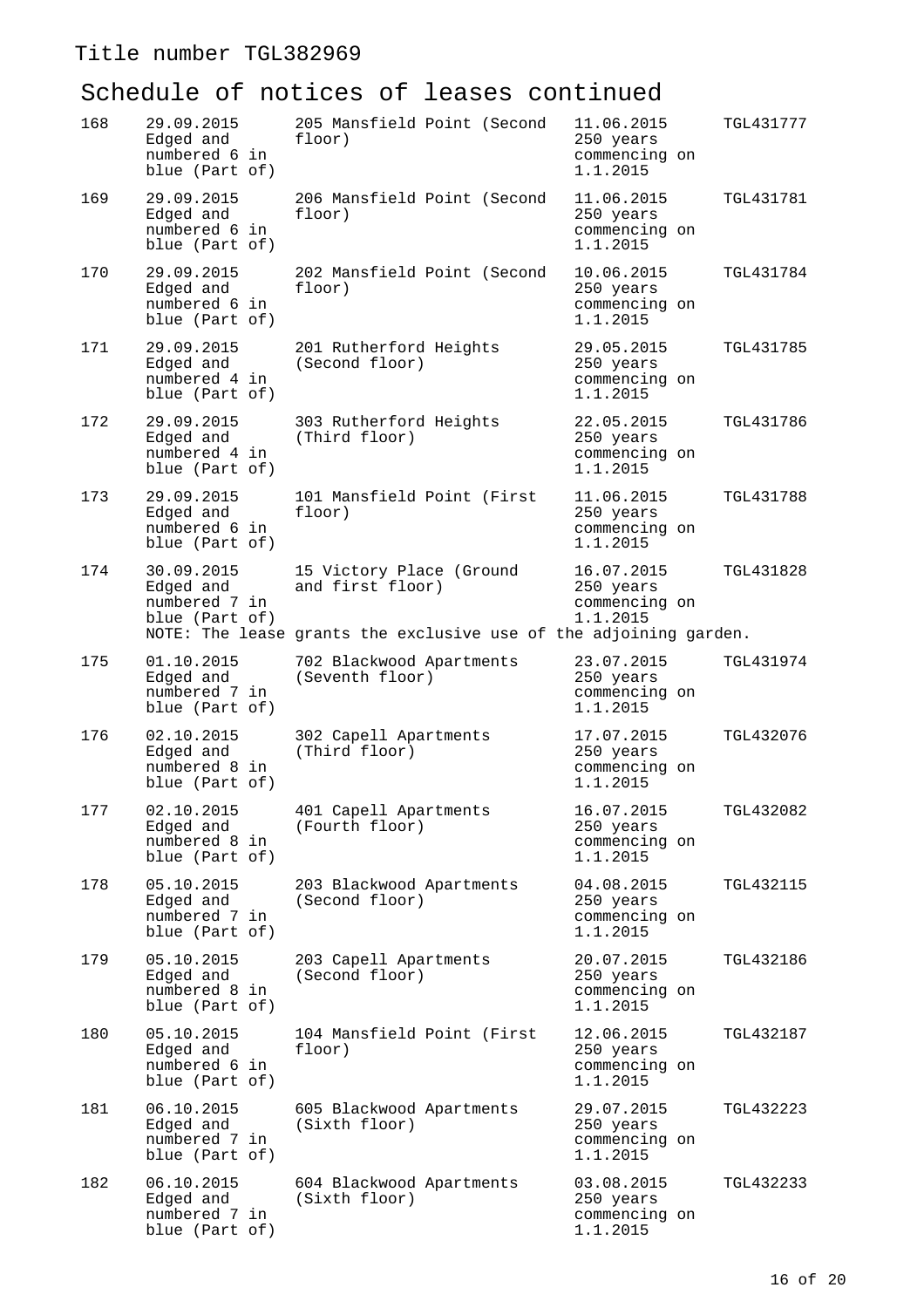| 183 | 06.10.2015<br>Edged and<br>numbered 4 in<br>blue (Part of) | 902 Rutherford Heights<br>(Ninth floor)      | 04.08.2015<br>250 years<br>commencing on<br>1.1.2015 | TGL432318 |
|-----|------------------------------------------------------------|----------------------------------------------|------------------------------------------------------|-----------|
| 184 | 06.10.2015<br>Edged and<br>numbered 6 in<br>blue (Part of) | 801 Mansfield Point (Eighth<br>floor)        | 08.06.2015<br>250 years<br>commencing on<br>1.1.2015 | TGL432348 |
| 185 | 07.10.2015<br>Edged and<br>numbered 6 in<br>blue (Part of) | 503 Mansfield Point (Fifth<br>floor)         | 16.06.2015<br>250 years<br>commencing on<br>1.1.2015 | TGL432400 |
| 186 | 08.10.2015<br>Edged and<br>numbered 6 in<br>blue (Part of) | 303 Mansfield Point (Third<br>floor)         | 18.06.2015<br>250 years<br>commencing on<br>1.1.2015 | TGL432478 |
| 187 | 08.10.2015<br>Edged and<br>numbered 7 in<br>blue (Part of) | 401 Blackwood Apartments<br>(Fourth floor)   | 27.07.2015<br>250 years<br>commencing on<br>1.1.2015 | TGL432488 |
| 188 | 09.10.2015<br>Edged and<br>numbered 7 in<br>blue (Part of) | 503 Blackwood Apartments<br>(Fifth floor)    | 27.07.2015<br>250 years<br>commencing on<br>1.1.2015 | TGL432596 |
| 189 | 09.10.2015<br>Edged and<br>numbered 6 in<br>blue (Part of) | 405 Mansfield Point (Fourth<br>floor)        | 17.06.2015<br>250 years<br>commencing on<br>1.1.2015 | TGL432603 |
| 190 | 09.10.2015<br>Edged and<br>numbered 8 in<br>blue (Part of) | 304 Capell Apartments<br>(Third floor)       | 20.07.2015<br>250 years<br>commencing on<br>1.1.2015 | TGL432679 |
| 191 | 12.10.2015<br>Edged and<br>numbered 6 in<br>blue (Part of) | 403 Mansfield Point (Fourth<br>floor)        | 17.06.2015<br>250 years<br>commencing on<br>1.1.2015 | TGL432780 |
| 192 | 13.10.2015<br>Edged and<br>numbered 7 in<br>blue (Part of) | 304 Blackwood Apartments<br>(Third floor)    | 31.07.2015<br>250 years<br>commencing on<br>1.1.2015 | TGL432880 |
| 193 | 14.10.2015<br>Edged and<br>numbered 8 in<br>blue (Part of) | 9 Victory Place (Ground and<br>first floors) | 27.07.2015<br>250 years<br>commencing on<br>1.1.2015 | TGL432942 |
| 194 | 14.10.2015<br>Edged and<br>numbered 7 in<br>blue (Part of) | 703 Blackwood Apartments<br>(Seventh floor)  | 24.07.2015<br>250 years<br>commencing on<br>1.1.2015 | TGL432943 |
| 195 | 14.10.2015<br>Edged and<br>numbered 8 in<br>blue (Part of) | 303 Capell Apartments<br>(Third floor)       | 21.07.2015<br>250 years<br>commencing on<br>1.1.2015 | TGL432945 |
| 196 | 14.10.2015<br>Edged and<br>numbered 8 in<br>blue (Part of) | 306 Capell Apartments<br>(Third floor)       | 29.07.2015<br>250 years<br>commencing on<br>1.1.2015 | TGL432948 |
| 197 | 15.10.2015<br>Edged and<br>numbered 7 in<br>blue (Part of) | 204 Blackwood Apartments<br>(Second floor)   | 04.08.2015<br>250 years<br>commencing on<br>1.1.2015 | TGL433008 |
| 198 | 16.10.2015                                                 | 301 Blackwood Apartments                     | 28.07.2015                                           | TGL433088 |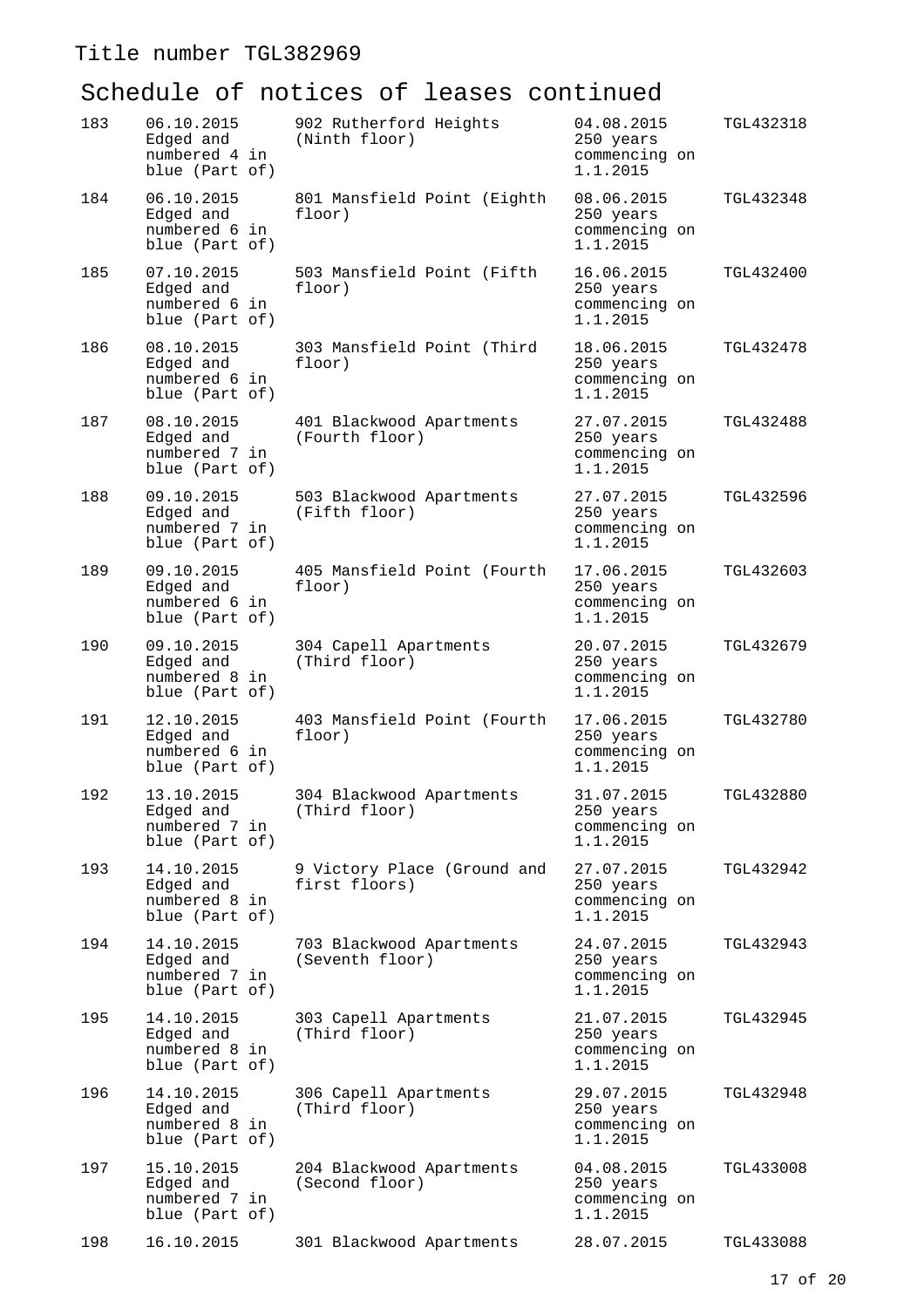|     | Edged and<br>numbered 7 in<br>blue (Part of)               | (Third floor)                                                                                                     | 250 years<br>commencing on<br>1.1.2015                                            |                  |
|-----|------------------------------------------------------------|-------------------------------------------------------------------------------------------------------------------|-----------------------------------------------------------------------------------|------------------|
| 199 | 16.10.2015<br>Edged and<br>numbered 7 in<br>blue (Part of) | 19 Victory Place (Ground<br>and first floor)                                                                      | 28.07.2015<br>250 years<br>commencing on<br>1.1.2015                              | TGL433102        |
| 200 | 16.10.2015<br>Edged and<br>numbered 7 in<br>blue (Part of) | 17 Victory Place (Ground<br>and first floor)                                                                      | 23.07.2015<br>250 years<br>commencing on<br>1.1.2015                              | <b>TGL433108</b> |
| 201 | 16.10.2015<br>Edged and<br>numbered 6 in<br>blue (Part of) | 402 Mansfield Point (Fourth<br>floor)                                                                             | 17.06.2015<br>250 years<br>commencing on<br>1.1.2015                              | TGL433110        |
| 202 | 16.10.2015<br>Edged and<br>numbered 7 in<br>blue (Part of) | 305 Blackwood Apartments<br>(Third floor)                                                                         | 28.07.2015<br>250 years<br>commencing on<br>1.1.2015                              | TGL433111        |
| 203 | 16.10.2015<br>Edged and<br>numbered 8 in<br>blue (Part of) | 201 Capell Apartments<br>(Second floor)                                                                           | 22.07.2015<br>250 years<br>commencing on<br>1.1.2015                              | TGL433143        |
| 204 | 16.10.2015<br>Edged and<br>numbered 8 in<br>blue (Part of) | 403 Capell Apartments<br>(Fourth floor)                                                                           | 30.07.2015<br>250 years<br>commencing on<br>1.1.2015                              | TGL433146        |
| 205 | 16.10.2015<br>Edged and<br>numbered 8 in<br>blue (Part of) | 3 Victory Place (Ground and<br>first floor)                                                                       | 31.07.2015<br>250 years<br>commencing on<br>1.1.2015                              | TGL433148        |
| 206 | 23.10.2015<br>Edged and<br>numbered 7 in<br>blue (Part of) | 21 Victory Place (Ground<br>and first floor)                                                                      | 30.07.2015<br>250 years<br>commencing on<br>1.1.2015                              | TGL433542        |
| 207 | 23.10.2015<br>Edged and<br>numbered / in<br>blue (Part of) | 23 Victory Place (Ground<br>and first floor)<br>NOTE: The lease grants the exclusive use of the adjoining garden. | 06.08.2015<br>250 years<br>commencing on<br>1.1.2015                              | TGL433555        |
| 208 | 26.10.2015<br>Edged and<br>numbered 7 in<br>blue (Part of) | 205 Blackwood Apartments<br>(Second floor)                                                                        | 30.07.2015<br>250 years<br>commencing on<br>1.1.2015                              | TGL433591        |
| 209 | 29.10.2015<br>Edged and<br>numbered 2 in<br>blue (Part of) | Chp Plant Room (Ground<br>floor)                                                                                  | 01.05.2015<br>From and<br>including<br>1.5.2015 to<br>and including<br>18.12.2054 | TGL433810        |
| 210 | 29.10.2015<br>Edged and<br>numbered 7 in<br>blue (Part of) | 402 Blackwood Apartments<br>(Fourth floor)                                                                        | 27.07.2015<br>250 years<br>commencing on<br>1.1.2015                              | TGL433839        |
| 211 | 29.10.2015<br>Edged and<br>numbered 6 in<br>blue (Part of) | 401 Mansfield Point (Fourth<br>floor)                                                                             | 17.06.2015<br>250 years<br>commencing on<br>1.1.2015                              | TGL433842        |
| 212 | 30.09.2015<br>Edged and<br>numbered 6 in<br>blue (Part of) | 601 Mansfield Point (Sixth<br>floor)                                                                              | 12.06.2015<br>250 years<br>commencing on<br>1.1.2015                              | TGL433962        |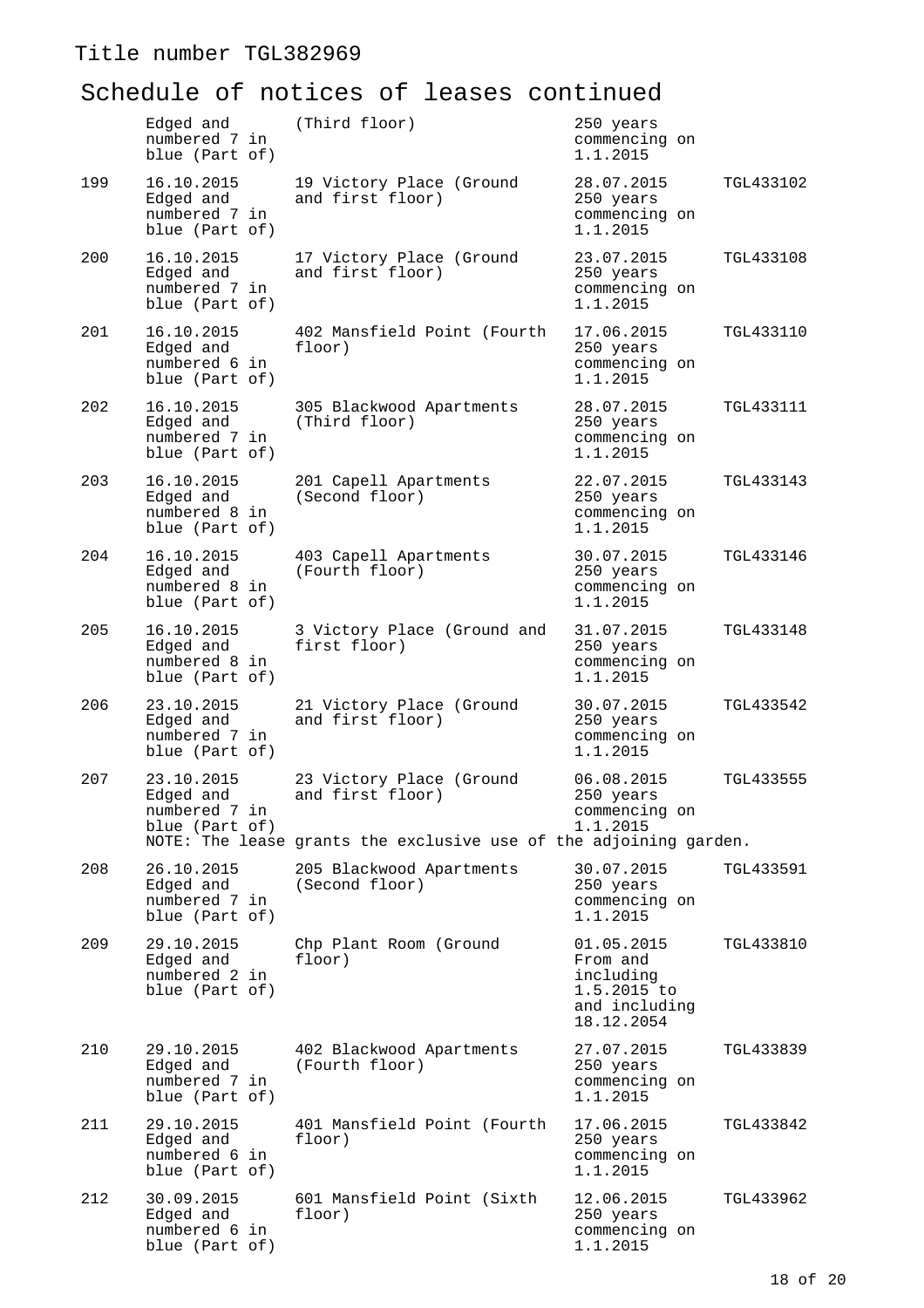| 213 | 03.11.2015<br>Edged and<br>numbered 8 in<br>blue (Part of) | 5 Victory Place (Ground and<br>first floor)<br>NOTE: The lease grants the exclusive use of the adjoining garden.  | 31.07.2015<br>250 years<br>commencing on<br>1.1.2015   | TGL434070 |
|-----|------------------------------------------------------------|-------------------------------------------------------------------------------------------------------------------|--------------------------------------------------------|-----------|
| 214 | 04.11.2015<br>Edged and<br>numbered 8 in<br>blue (part of) | 205 Capell Apartments<br>(second floor)                                                                           | 05.08.2015<br>250 years<br>commencing on<br>1.1.2015   | TGL434221 |
| 215 | 06.11.2015<br>Edged and<br>numbered 8 in<br>blue (Part of) | 305 Capell Apartments<br>(Third floor)                                                                            | 17.07.2015<br>250 years<br>commencing on<br>1.1.2015   | TGL434376 |
| 216 | 09.11.2015<br>Edged and<br>numbered 7 in<br>blue (Part of) | 601 Blackwood Apartments<br>(Sixth floor)                                                                         | 23.07.2015<br>250 years<br>commencing on<br>1.1.2015   | TGL434523 |
| 217 | 11.11.2015<br>Edged and<br>numbered 2 in<br>blue (Part of) | 3 Stockham Court (Ground<br>and first floor)<br>NOTE: The lease grants the exclusive use of the adjoining garden. | 03.11.2015<br>250 years<br>commencing on<br>01.01.2015 | TGL434665 |
| 218 | 12.11.2015<br>Edged and<br>numbered 8 in<br>blue (Part of) | 202 Capell Apartments<br>(Second floor)                                                                           | 24.08.2015<br>250 years<br>commencing on<br>1.1.2015   | TGL434830 |
| 219 | 12.11.2015<br>Edged and<br>numbered 8 in<br>blue (Part of) | 402 Capell Apartments<br>(Fourth floor)                                                                           | 31.07.2015<br>250 years<br>commencing on<br>1.1.2015   | TGL434831 |
| 220 | 16.11.2015<br>Edged and<br>numbered 6 in<br>blue (Part of) | 605 Mansfield Point (Sixth<br>floor)                                                                              | 15.06.2015<br>250 years<br>commencing on<br>1.1.2015   | TGL434998 |
| 221 | 18.11.2015<br>Edged and<br>numbered 7 in<br>blue (Part of) | 201 Blackwood Apartments<br>(Second floor)                                                                        | 04.08.2015<br>250 years<br>commencing on<br>1.1.2015   | TGL435197 |
| 222 | 18.11.2015<br>Edged and<br>numbered 8 in<br>blue (Part of) | 11 Victory Place (Ground<br>and first floor)<br>NOTE: The lease grants the exclusive use of the adjoining garden. | 17.07.2015<br>250 years<br>commencing on<br>1.1.2015   | TGL435355 |
| 223 | 19.11.2015<br>Edged and<br>numbered 7 in<br>blue (Part of) | 303 Blackwood Apartments<br>(Third floor)                                                                         | 24.07.2015<br>250 years<br>commencing on<br>1.1.2015   | TGL435373 |
| 224 | 25.11.2015<br>Edged and<br>numbered 7 in<br>blue (Part of) | 602 Blackwood Apartments<br>(Sixth floor)                                                                         | 06.08.2015<br>250 years<br>commencing on<br>1.1.2015   | TGL435668 |
| 225 | 25.11.2015<br>Edged and<br>numbered 4 in<br>blue (Part of) | 606 Rutherford Heights<br>(Sixth floor)                                                                           | 04.06.2015<br>250 years<br>commencing on<br>1.1.2015   | TGL435681 |
| 226 | 25.11.2015<br>Edged and<br>numbered 6 in<br>blue (Part of) | 103 Mansfield Point (First<br>floor)                                                                              | 24.06.2015<br>250 years<br>commencing on<br>1.1.2015   | TGL435689 |
| 227 | 27.11.2015<br>Edged and<br>numbered 6 in                   | 305 Mansfield Point (Third<br>floor)                                                                              | 18.06.2015<br>250 years<br>commencing on               | TGL435904 |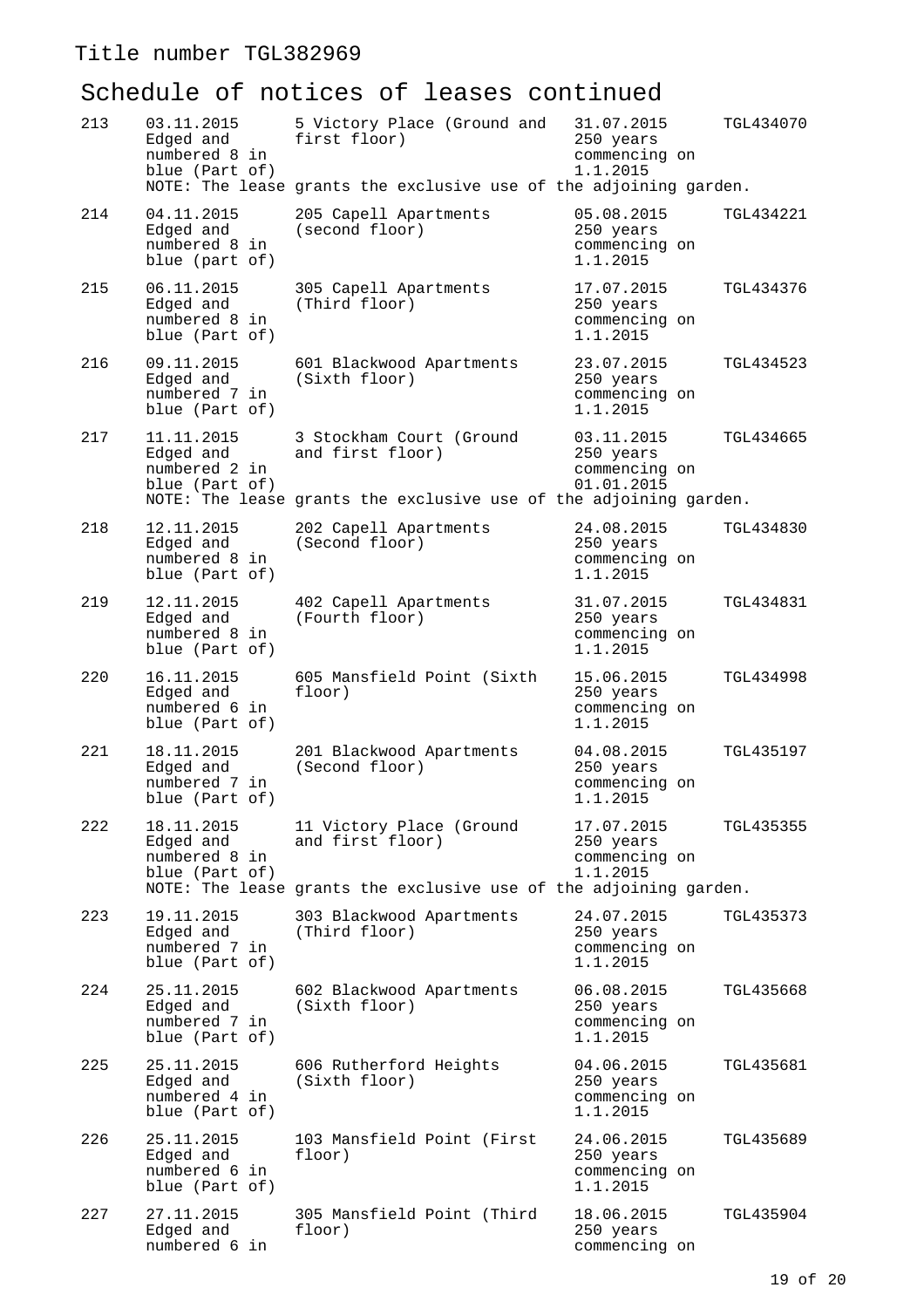# Schedule of notices of leases continued

|     | blue (Part of)                                             |                                                                                                                   | 1.1.2015                                                          |
|-----|------------------------------------------------------------|-------------------------------------------------------------------------------------------------------------------|-------------------------------------------------------------------|
| 228 | 27.11.2015<br>Edged and<br>numbered 7 in<br>blue (Part of) | 701 Blackwood Apartments<br>(Seventh floor)                                                                       | 14.08.2015<br>TGL435921<br>250 years<br>commencing on<br>1.1.2015 |
| 229 | 09.12.2015<br>Edged and<br>numbered 8 in<br>blue (Part of) | 503 Capell Apartments<br>(Fifth floor)                                                                            | 04.08.2015<br>TGL436732<br>250 years<br>commencing on<br>1.1.2015 |
| 230 | 10.12.2015<br>Edged and<br>numbered 8 in<br>blue (Part of) | 1 Victory Place (Ground and<br>first floor)<br>NOTE: The lease grants the exclusive use of the adjoining garden.  | 21.07.2015<br>TGL436745<br>250 years<br>commencing on<br>1.1.2015 |
| 231 | 10.12.2015<br>Edged and<br>numbered 8 in<br>blue (Part of) | 501 Capell Apartments<br>(Fifth floor)                                                                            | 05.08.2015<br>TGL436746<br>250 years<br>commencing on<br>1.1.2015 |
| 232 | 10.12.2015<br>Edged and<br>numbered 8 in<br>blue (Part of) | 504 Capell Apartments<br>(Fifth floor)                                                                            | 29.07.2015<br>TGL436748<br>250 years<br>commencing on<br>1.1.2015 |
| 233 | 10.12.2015<br>Edged and<br>numbered 8 in<br>blue (Part of) | 502 Capell Apartments<br>(Fifth floor)                                                                            | 28.07.2015<br>TGL436751<br>250 years<br>commencing on<br>1.1.2015 |
| 234 | 14.12.2015<br>Edged and<br>numbered 6 in<br>blue (Part of) | 302 Mansfield Point (Third<br>floor)                                                                              | 11.11.2015<br>TGL437046<br>250 years<br>commencing on<br>1.1.2015 |
| 235 | 22.12.2015<br>Edged and<br>numbered 7 in<br>blue (Part of) | 501 Blackwood Apartments<br>(Fifth floor)                                                                         | 05.08.2015<br>TGL437702<br>250 years<br>commencing on<br>1.1.2015 |
| 236 | 23.12.2015<br>Edged and<br>numbered 8 in<br>blue (Part of) | 13 Victory Place (Ground<br>and first floor)<br>NOTE: The lease grants the exclusive use of the adjoining garden. | 20.07.2015<br>TGL437887<br>250 years<br>commencing on<br>1.1.2015 |
| 237 | 07.01.2016<br>Edged and<br>numbered 7 in<br>blue (Part of) | 405 Blackwood Apartments<br>(Fourth floor)                                                                        | 06.08.2015<br>TGL438388<br>250 years<br>commencing on<br>1.1.2015 |

End of register